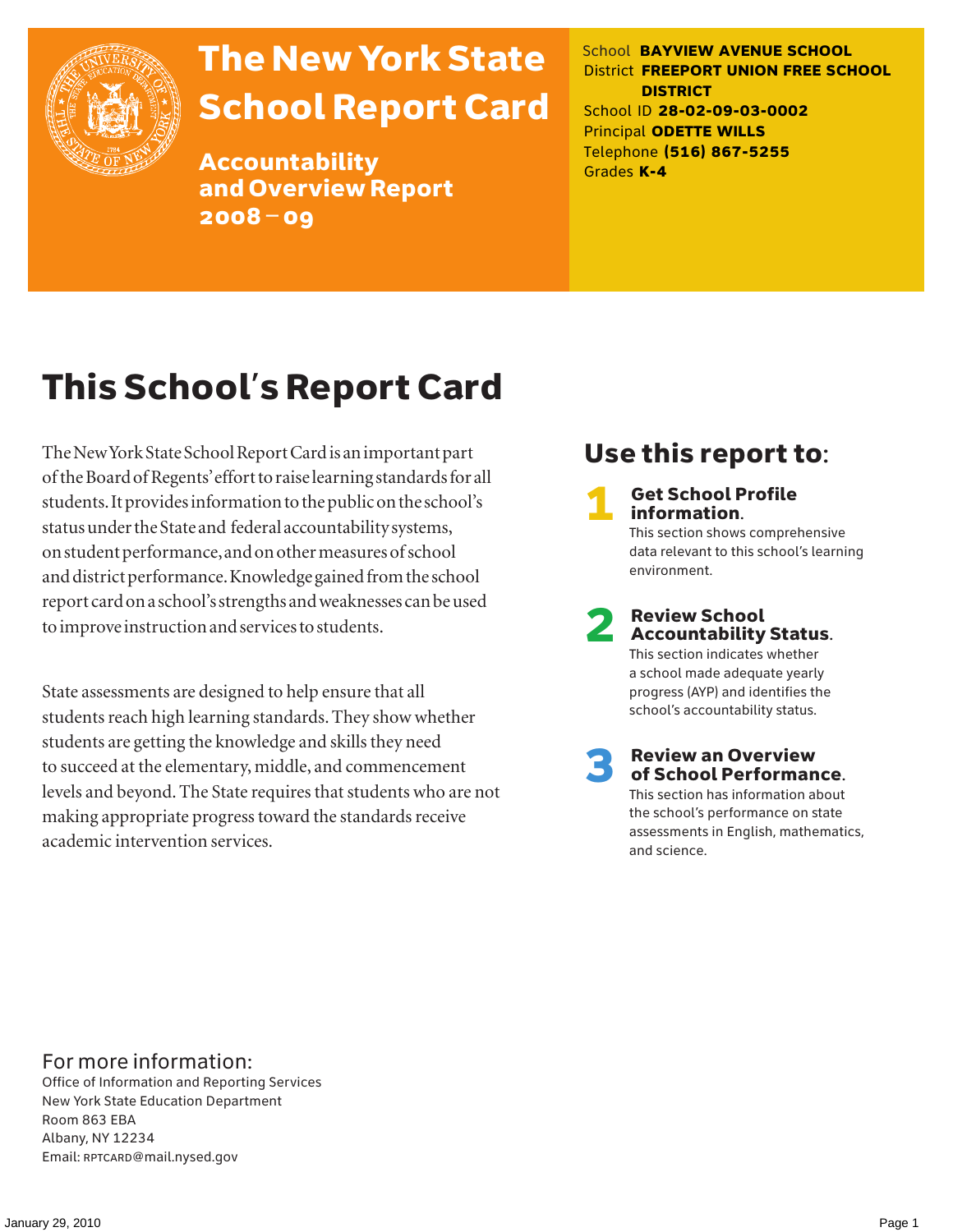School **BAYVIEW AVENUE SCHOOL** District **FREEPORT UNION FREE SCHOOL DISTRICT** School ID **28-02-09-03-0002**

# School Profile

This section shows comprehensive data relevant to this school's learning environment, including information about enrollment, average class size, and teacher qualifications.

### Enrollment

|                            | $2006 - 07$ | $2007 - 08$ | $2008 - 09$ |
|----------------------------|-------------|-------------|-------------|
| Pre-K                      | 0           | $\Omega$    | 0           |
| Kindergarten               | 46          | 44          | 44          |
| Grade 1                    | 135         | 135         | 112         |
| Grade 2                    | 132         | 125         | 134         |
| Grade 3                    | 116         | 133         | 121         |
| Grade 4                    | 124         | 114         | 132         |
| Grade 5                    | 0           | 0           | 0           |
| Grade 6                    | 0           | 0           | 0           |
| <b>Ungraded Elementary</b> | 0           | 0           | 0           |
| Grade 7                    | 0           | 0           | 0           |
| Grade 8                    | 0           | 0           | 0           |
| Grade 9                    | 0           | 0           | 0           |
| Grade 10                   | 0           | 0           | 0           |
| Grade 11                   | 0           | 0           | 0           |
| Grade 12                   | 0           | 0           | 0           |
| <b>Ungraded Secondary</b>  | 0           | 0           | 0           |
| Total K-12                 | 553         | 551         | 543         |

### Enrollment Information

*Enrollment* counts are as of Basic Educational Data System (BEDS) day, which is typically the first Wednesday of October of the school year. Students who attend BOCES programs on a part-time basis are included in a school's enrollment. Students who attend BOCES on a full-time basis or who are placed full time by the district in an out-of-district placement are not included in a school's enrollment. Students classified by schools as "pre-first" are included in first grade counts.

### Average Class Size

|                      | $2006 - 07$ | $2007 - 08$ | $2008 - 09$ |
|----------------------|-------------|-------------|-------------|
| <b>Common Branch</b> | 19          | 19          | 18          |
| Grade 8              |             |             |             |
| English              |             |             |             |
| <b>Mathematics</b>   |             |             |             |
| Science              |             |             |             |
| Social Studies       |             |             |             |
| Grade 10             |             |             |             |
| English              |             |             |             |
| <b>Mathematics</b>   |             |             |             |
| Science              |             |             |             |
| Social Studies       |             |             |             |

### Average Class Size Information

*Average Class Size* is the total registration in specified classes divided by the number of those classes with registration. *Common Branch* refers to self-contained classes in Grades 1–6.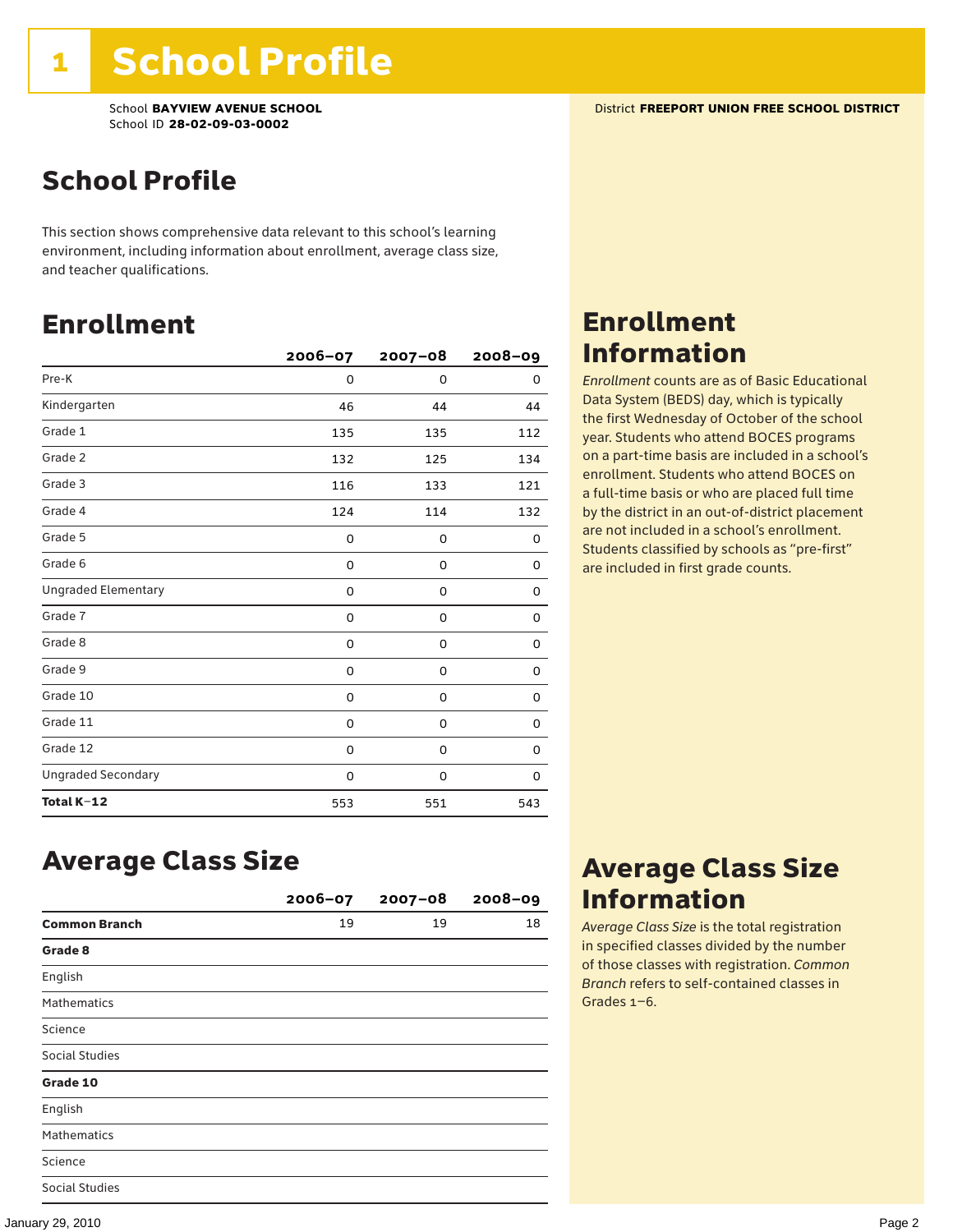## Demographic Factors

|                                                    | 2006-07 |     |     | $2007 - 08$ |     | 2008–09 |
|----------------------------------------------------|---------|-----|-----|-------------|-----|---------|
|                                                    | #       | %   | #   | %           | #   | %       |
| Eligible for Free Lunch                            | 227     | 41% | 186 | 34%         | 277 | 51%     |
| Reduced-Price Lunch                                | 54      | 10% | 60  | 11%         | 70  | 13%     |
| Student Stability*                                 |         | 94% |     | 100%        |     | 95%     |
| Limited English Proficient                         | 145     | 26% | 112 | 20%         | 90  | 17%     |
| <b>Racial/Ethnic Origin</b>                        |         |     |     |             |     |         |
| American Indian or Alaska Native                   | 0       | 0%  | 0   | 0%          | 0   | 0%      |
| <b>Black or African American</b>                   | 199     | 36% | 192 | 35%         | 184 | 34%     |
| Hispanic or Latino                                 | 295     | 53% | 307 | 56%         | 311 | 57%     |
| Asian or Native<br>Hawaiian/Other Pacific Islander | 0       | 0%  | 9   | 2%          | 15  | 3%      |
| White                                              | 48      | 9%  | 43  | 8%          | 33  | 6%      |
| Multiracial                                        | 11      | 2%  | 0   | 0%          | 0   | 0%      |

\* Available only at the school level.

### Attendance and Suspensions

|                            |   | $2005 - 06$   |   | $2006 - 07$   |   | $2007 - 08$ |  |
|----------------------------|---|---------------|---|---------------|---|-------------|--|
|                            | # | $\frac{0}{0}$ | # | $\frac{0}{6}$ | # | $\%$        |  |
| Annual Attendance Rate     |   | 94%           |   | 96%           |   | 96%         |  |
| <b>Student Suspensions</b> |   | 2%            |   | 1%            |   | 1%          |  |

# Demographic Factors Information

*Eligible for Free Lunch* and *Reduced*-*Price Lunch* percentages are determined by dividing the number of approved lunch applicants by the Basic Educational Data System (BEDS) enrollment in full-day Kindergarten through Grade 12. *Eligible for Free Lunch* and *Limited English Proficient* counts are used to determine *Similar Schools* groupings within a *Need*/*Resource Capacity* category. *Student Stability* is the percentage of students in the highest grade in a school who were also enrolled in that school at any time during the previous school year. (For example, if School A, which serves Grades 6–8, has 100 students enrolled in Grade 8 this year, and 92 of those 100 students were also enrolled in School A last year, the stability rate for the school is 92 percent.)

### Attendance and Suspensions Information

*Annual Attendance Rate* is determined by dividing the school's total actual attendance by the total possible attendance for a school year. A school's actual attendance is the sum of the number of students in attendance on each day the school was open during the school year. Possible attendance is the sum of the number of enrolled students who should have been in attendance on each day the school was open during the school year. *Student Suspension* rate is determined by dividing the number of students who were suspended from school (not including in-school suspensions) for one full day or longer anytime during the school year by the Basic Educational Data System (BEDS) day enrollments for that school year. A student is counted only once, regardless of whether the student was suspended one or more times during the school year.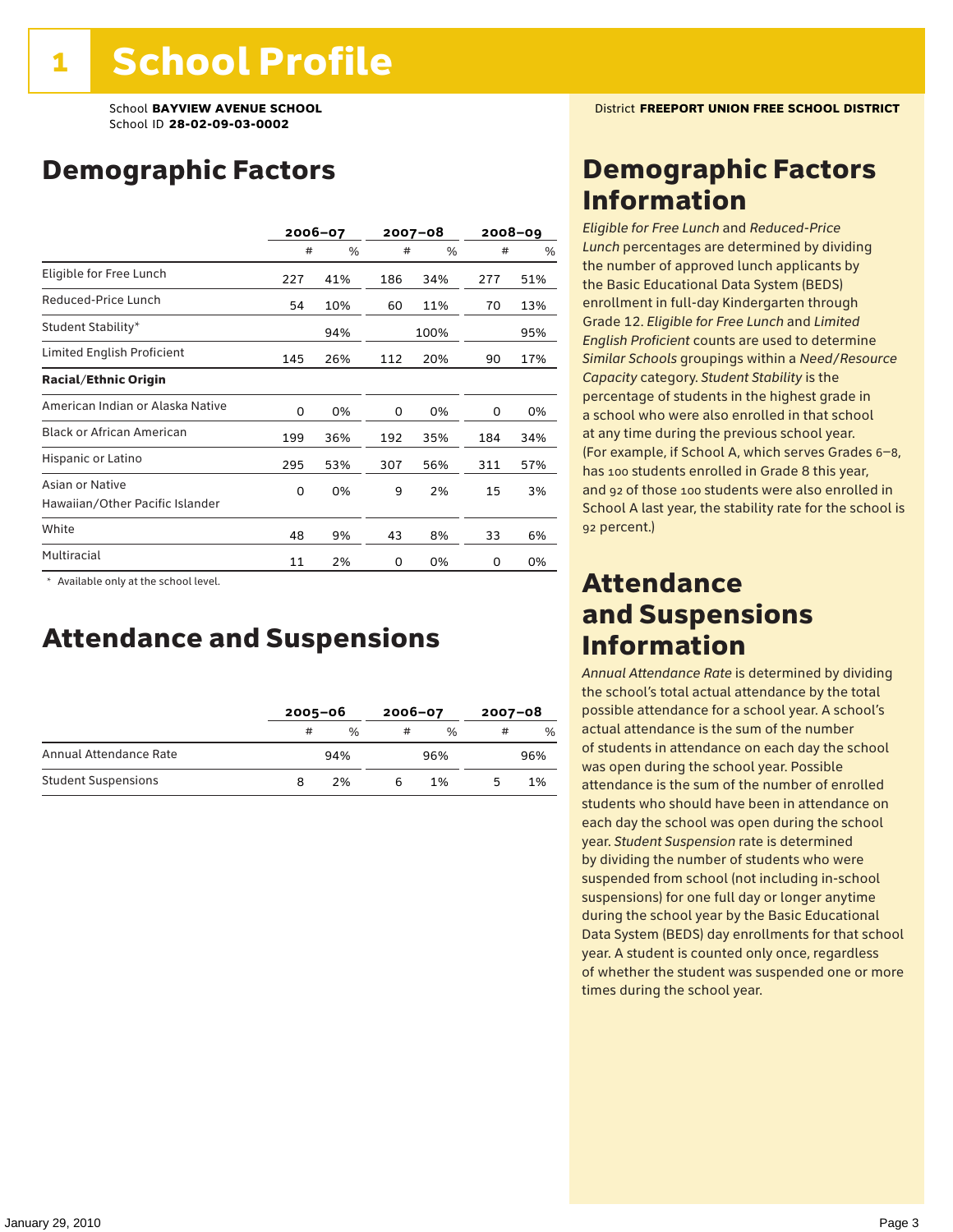## Teacher Qualifications

|                                                                 | $2006 - 07$ | $2007 - 08$ | $2008 - 09$ |
|-----------------------------------------------------------------|-------------|-------------|-------------|
| <b>Total Number of Teachers</b>                                 | 47          | 46          | 49          |
| Percent with No Valid<br><b>Teaching Certificate</b>            | 0%          | 0%          | 0%          |
| Percent Teaching Out<br>of Certification                        | 0%          | 0%          | 0%          |
| Percent with Fewer Than<br>Three Years of Experience            | 13%         | 4%          | 8%          |
| Percentage with Master's Degree<br>Plus 30 Hours or Doctorate   | 47%         | 43%         | 41%         |
| <b>Total Number of Core Classes</b>                             | 71          | 76          | 55          |
| Percent Not Taught by<br><b>Highly Qualified Teachers</b>       | 0%          | 0%          | 0%          |
| <b>Total Number of Classes</b>                                  | 94          | 92          | 90          |
| Percent Taught by Teachers Without<br>Appropriate Certification | 0%          | 0%          | 0%          |

### Teacher Turnover Rate

|                                                                       | 2005-06 | 2006-07 | 2007-08 |
|-----------------------------------------------------------------------|---------|---------|---------|
| Turnover Rate of Teachers with Fewer<br>than Five Years of Experience | በ%      | 29%     | 13%     |
| Turnover Rate of All Teachers                                         | 9%      | 15%     | 16%     |

# Staff Counts

|                                       | $2006 - 07$ | $2007 - 08$ | $2008 - 09$ |
|---------------------------------------|-------------|-------------|-------------|
| <b>Total Other Professional Staff</b> |             |             |             |
| Total Paraprofessionals*              | N/A         | N/A         | N/A         |
| <b>Assistant Principals</b>           |             |             |             |
| Principals                            |             |             |             |

\* Not available at the school level.

## Teacher Qualifications Information

The *Percent Teaching Out of Certification* is the percent doing so more than on an incidental basis; that is, the percent teaching for more than five periods per week outside certification.

*Core Classes* are primarily K-6 common branch, English, mathematics, science, social studies, art, music, and foreign languages. To be *Highly Qualified*, a teacher must have at least a Bachelor's degree, be certified to teach in the subject area, and show subject matter competency.

### Teacher Turnover Rate Information

*Teacher Turnover Rate* for a specified school year is the number of teachers in that school year who were not teaching in the following school year divided by the number of teachers in the specified school year, expressed as a percentage.

### Staff Counts **Information**

*Other Professionals* includes administrators, guidance counselors, school nurses, psychologists, and other professionals who devote more than half of their time to non-teaching duties. Teachers who are shared between buildings within a district are reported on the district report only.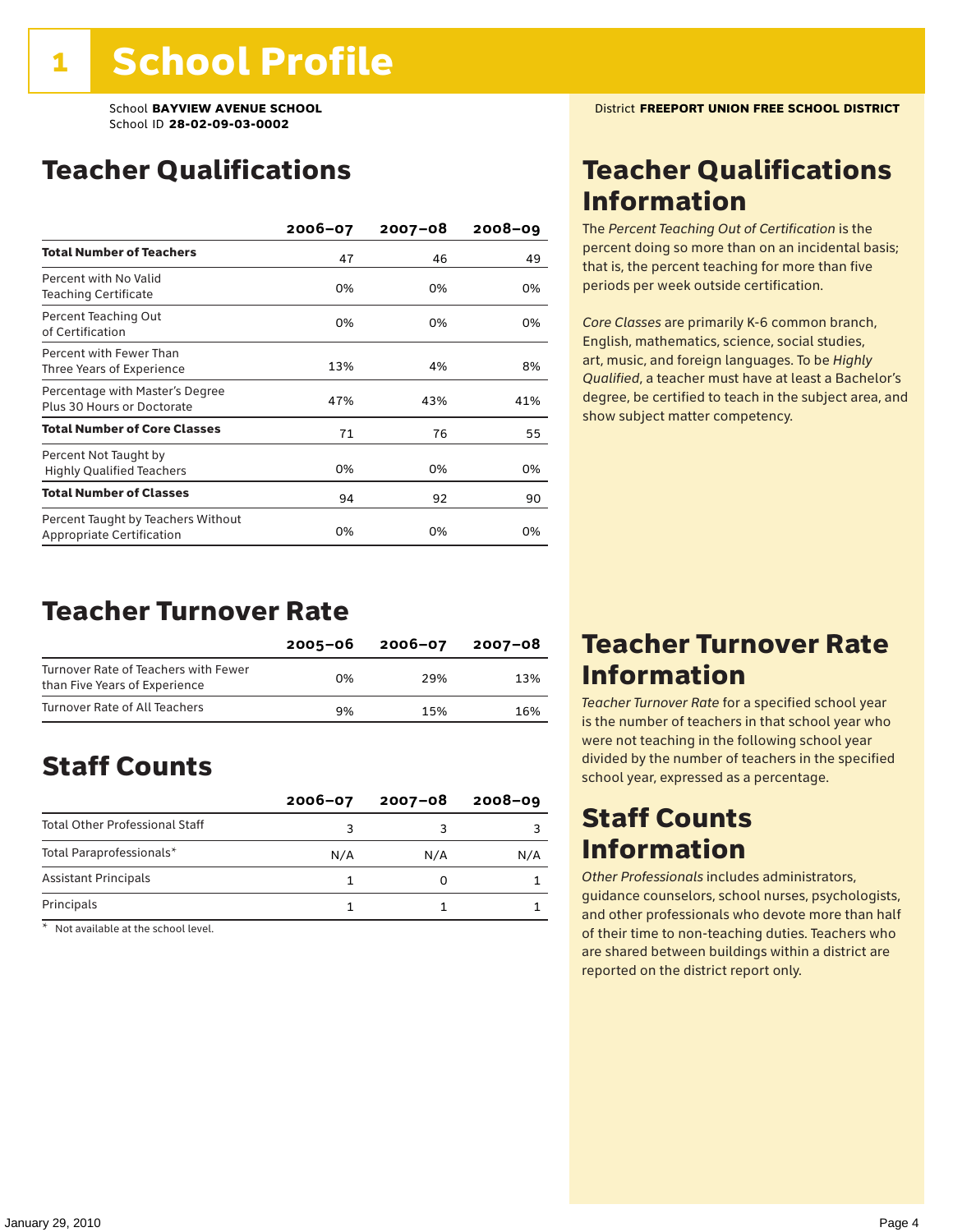### Understanding How Accountability Works in New York State

The federal No Child Left Behind (NCLB) Act requires that states develop and report on measures of student proficiency in 1) English language arts (ELA), in 2) mathematics, and on 3) a third indicator. In New York State in 2008–09, the third indicator is science at the elementary/middle level and graduation rate at the secondary level. Schools or districts that meet predefined goals on these measures are making Adequate Yearly Progress (AYP).



For more information about accountability in New York State, visit: http://www.emsc.nysed.gov/irts/accountability/

### 1 English Language Arts (ELA)

To make AYP in ELA, every accountability group must make AYP. For a group to make AYP, it must meet the participation *and* the performance criteria.

#### A Participation Criterion

At the elementary/middle level, 95 percent of Grades 3–8 students enrolled during the test administration period in each group with 40 or more students must be tested on the New York State Testing Program (NYSTP) in ELA or, if appropriate, the New York State English as a Second Language Achievement Test (NYSESLAT), or the New York State Alternate Assessment (NYSAA) in ELA. At the secondary level, 95 percent of seniors in 2008–09 in each accountability group with 40 or more students must have taken an English examination that meets the students' graduation requirement.

#### B Performance Criterion

At the elementary/middle level, the Performance Index (PI) of each group with 30 or more continuously enrolled tested students must equal or exceed its Effective Annual Measurable Objective (AMO) or the group must make Safe Harbor. (NYSESLAT is used only for participation.) At the secondary level, the PI of each group in the 2005 cohort with 30 or more members must equal or exceed its Effective AMO or the group must make Safe Harbor. To make Safe Harbor, the PI of the group must equal or exceed its Safe Harbor Target and the group must qualify for Safe Harbor using the third indicator, science or graduation rate.

### 2 Mathematics

The same criteria for making AYP in ELA apply to mathematics. At the elementary/middle level, the measures used to determine AYP are the NYSTP and the NYSAA in mathematics. At the secondary level, the measures are mathematics examinations that meet the students' graduation requirement.

### 3 Third Indicator

In addition to English language arts and mathematics, the school must also make AYP in a third area of achievement. This means meeting the criteria in science at the elementary/middle level and the criteria in graduation rate at the secondary level.

Elementary/Middle-Level Science: To make AYP, the All Students group must meet the participation criterion *and* the performance criterion.

#### A Participation Criterion

Eighty percent of students in Grades 4 and/or 8 enrolled during the test administration period in the All Students group, if it has 40 or more students, must be tested on an accountability measure. In Grade 4, the measures are the Grade 4 elementary-level science test and the Grade 4 NYSAA in science. In Grade 8 science, the measures are the Grade 8 middle-level science test, Regents science examinations, and the Grade 8 NYSAA in science.

#### B Performance Criterion

The PI of the All Students group, if it has 30 or more students, must equal or exceed the State Science Standard (100) or the Science Progress Target.

Qualifying for Safe Harbor in Elementary/Middle-Level ELA and Math: To qualify, the group must meet both the participation criterion and the performance criterion in science.

Secondary-Level Graduation Rate: For a school to make AYP in graduation rate, the percent of students in the 2004 graduation-rate total cohort in the All Students group earning a local or Regents diploma by August 31, 2008 must equal or exceed the Graduation-Rate Standard (55%) or the Graduation-Rate Progress Target.

Qualifying for Safe Harbor in Secondary-Level ELA and Math: To qualify, the percent of the 2004 graduation-rate total cohort earning a local or Regents diploma by August 31, 2008 must equal or exceed the Graduation-Rate Standard (55%) or the Graduation-Rate Progress Target for that group.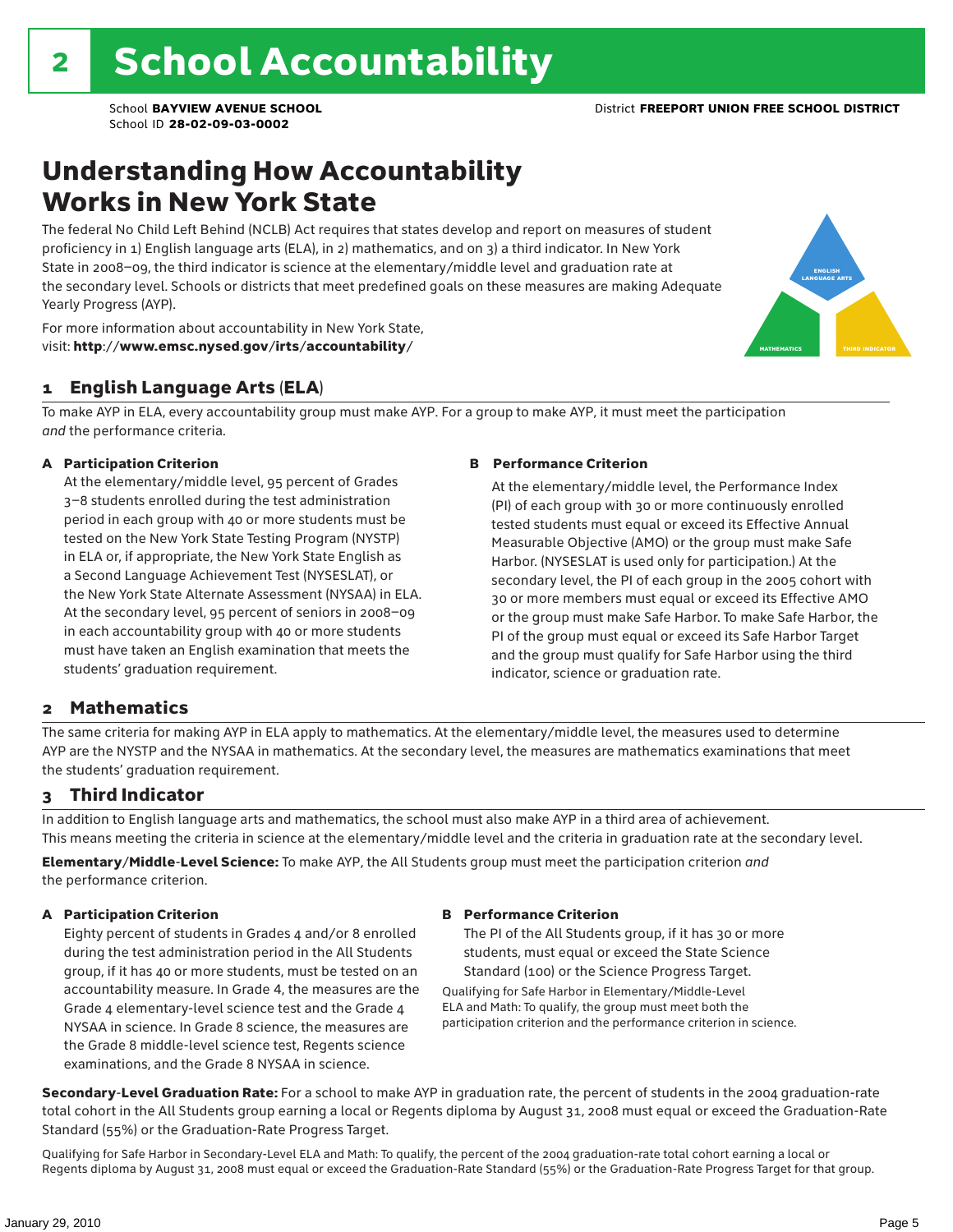# Useful Terms for Understanding Accountability

#### Accountability Cohort for English and Mathematics

The 2005 school accountability cohort consists of all students who first entered Grade 9 anywhere in the 2005–06 school year, and all ungraded students with disabilities who reached their seventeenth birthday in the 2005–06 school year, who were enrolled on October 1, 2008 and did not transfer to a diploma granting program. Students who earned a high school equivalency diploma or were enrolled in an approved high school equivalency preparation program on June 30, 2009, are not included in the 2005 school accountability cohort. The 2005 district accountability cohort consists of all students in each school accountability cohort plus students who transferred within the district after BEDS day plus students who were placed outside the district by the Committee on Special Education or district administrators and who met the other requirements for cohort membership. Cohort is defined in Section 100.2 (p) (16) of the Commissioner's Regulations.

#### Adequate Yearly Progress (AYP)

Adequate Yearly Progress (AYP) indicates satisfactory progress by a district or a school toward the goal of proficiency for all students.

#### Annual Measurable Objective (AMO)

The Annual Measurable Objective (AMO) is the Performance Index (PI) value that signifies that an accountability group is making satisfactory progress toward the goal that 100 percent of students will be proficient in the State's learning standards for English language arts and mathematics by 2013–14. The AMOs for each grade level will be increased as specified in CR100.2(p)(14) and will reach 200 in 2013–14. (See Effective AMO for further information.)

#### Continuously Enrolled Students

At the elementary/middle level, continuously enrolled students are those enrolled in the school or district on BEDS day (usually the first Wednesday in October) of the school year until the test administration period. At the secondary level, all students who meet the criteria for inclusion in the accountability cohort are considered to be continuously enrolled.

#### Effective Annual Measurable Objective (Effective AMO)

The Effective Annual Measurable Objective (Effective AMO) is the Performance Index (PI) value that each accountability group within a school or district is expected to achieve to make Adequate Yearly Progress (AYP). The Effective AMO is the lowest PI that an accountability group of a given size can achieve in a subject for the group's PI not to be considered significantly different from the AMO for that subject. If an accountability group's PI equals or exceeds the Effective AMO, it is considered to have made AYP. A more complete definition of Effective AMO and a table showing the PI values that each group size must equal or exceed to make AYP are available at www.emsc.nysed.gov/irts.

#### Graduation-Rate Total Cohort

This term is defined on the graduation-rate accountability page.

#### Performance Index (PI)

A Performance Index is a value from 0 to 200 that is assigned to an accountability group, indicating how that group performed on a required State test (or approved alternative) in English language arts, mathematics, or science. Student scores on the tests are converted to four performance levels, from Level 1 to Level 4. (See performance level definitions on the Overview Summary page.) At the elementary/middle level, the PI is calculated using the following equation:

100 × [(Count of Continuously Enrolled Tested Students Performing at Levels 2, 3, and 4 + the Count at Levels 3 and 4) ÷ Count of All Continuously Enrolled Tested Students]

At the secondary level, the PI is calculated using the following equation:

100 × [(Count of Cohort Members Performing at

Levels 2, 3, and 4 + the Count at Levels 3 and 4)  $\div$  Count of All Cohort Members]

A list of tests used to measure student performance for accountability is available at www.emsc.nysed.gov/irts.

#### Progress Target

For accountability groups below the State Standard in science or graduation rate, the Progress Target is an alternate method for making Adequate Yearly Progress (AYP) or qualifying for Safe Harbor in English language arts and mathematics based on improvement over the previous year's performance.

#### Safe Harbor

Safe Harbor provides an alternate means to demonstrate Adequate Yearly Progress (AYP) for accountability groups that do not achieve their Effective Annual Measurable Objectives (AMOs) in English or mathematics.

#### Safe Harbor Targets

The 2008–09 safe harbor targets were calculated using the following equation:

2007–08 PI + (200 – the 2007–08 PI) × 0.10

#### Science Progress Target

The elementary/middle-level 2008–09 Science Progress Target is calculated by adding one point to the 2007–08 PI. The 2009–10 Science Progress Target is calculated by adding one point to the 2008–09 PI. The 2008–09 target is provided for groups whose PI was below the State Science Standard in 2008–09.

#### Science Standard

The criterion value that represents a minimally satisfactory performance in science. In 2008–09, the State Science Standard at the elementary/middle level is a Performance Index (PI) of 100. The Commissioner may raise the State Science Standard at his discretion in future years.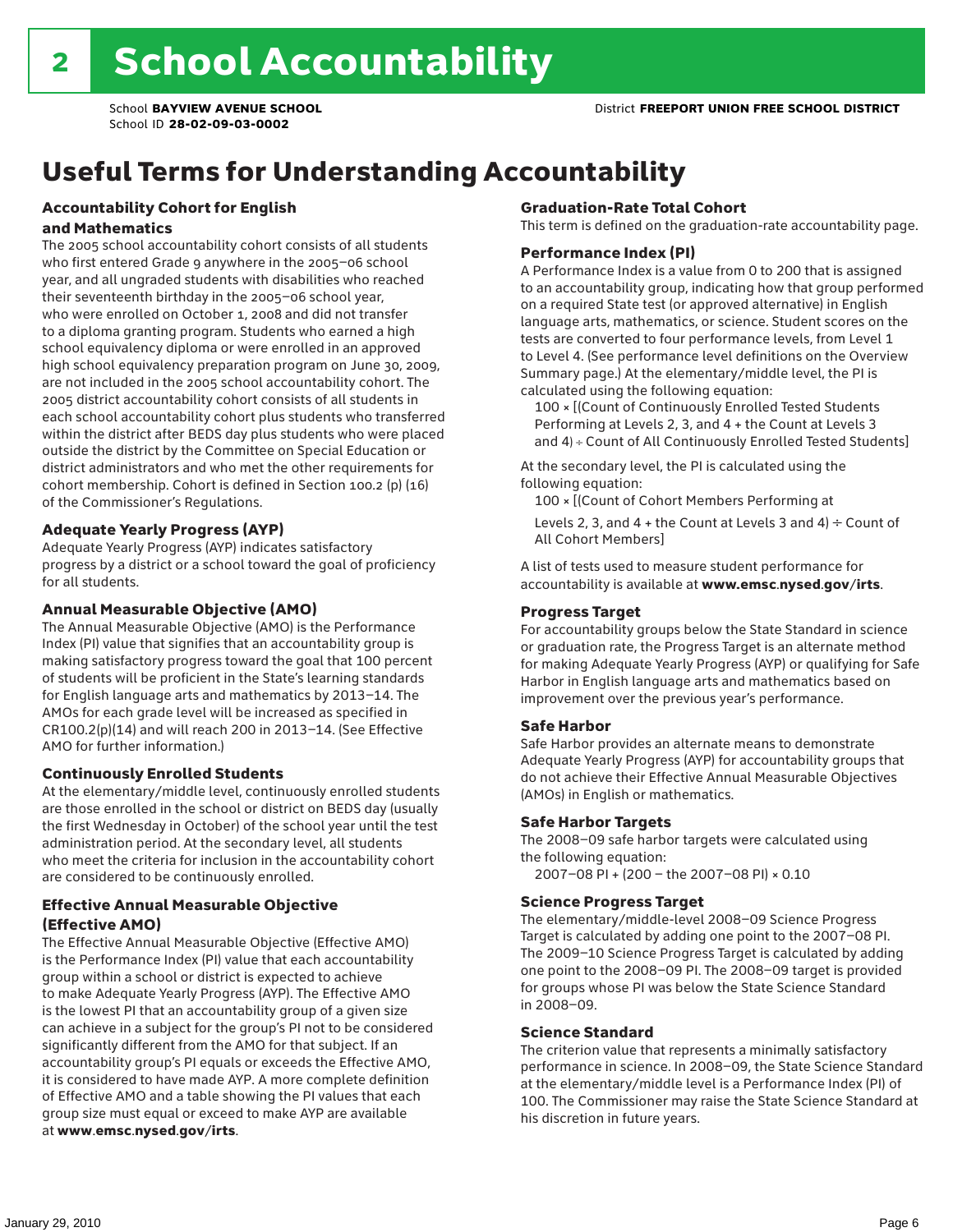# Understanding Your School Accountability Status

New York State has been approved by the United States Department of Education to participate in a differentiated accountability pilot program. Under this program, each public school in the state is assigned an accountability status "phase" (good standing, improvement, corrective action, or restructuring) based on its history of making Adequate Yearly Progress (AYP) and its AYP status in 2008–09. If the school is identified for improvement, corrective action, or restructuring under this program, the school is also assigned to an accountability "category" (basic, focused, or comprehensive) based on the student groups whose failure to make AYP caused the school to be identified or the "measures" for which it was identified.

Accountability measures for schools at the elementary/middle level are English language arts (ELA), mathematics, and science; at the secondary level, they are ELA, mathematics, and graduation rate. A school may be in a different accountability status phase for each measure. The school's overall status is its most advanced New York State accountability phase and its highest category within that phase.

For more information on this program and for this school's 2009–10 accountability status, see http://www.emsc.nysed.gov/irts/accountability/designations/.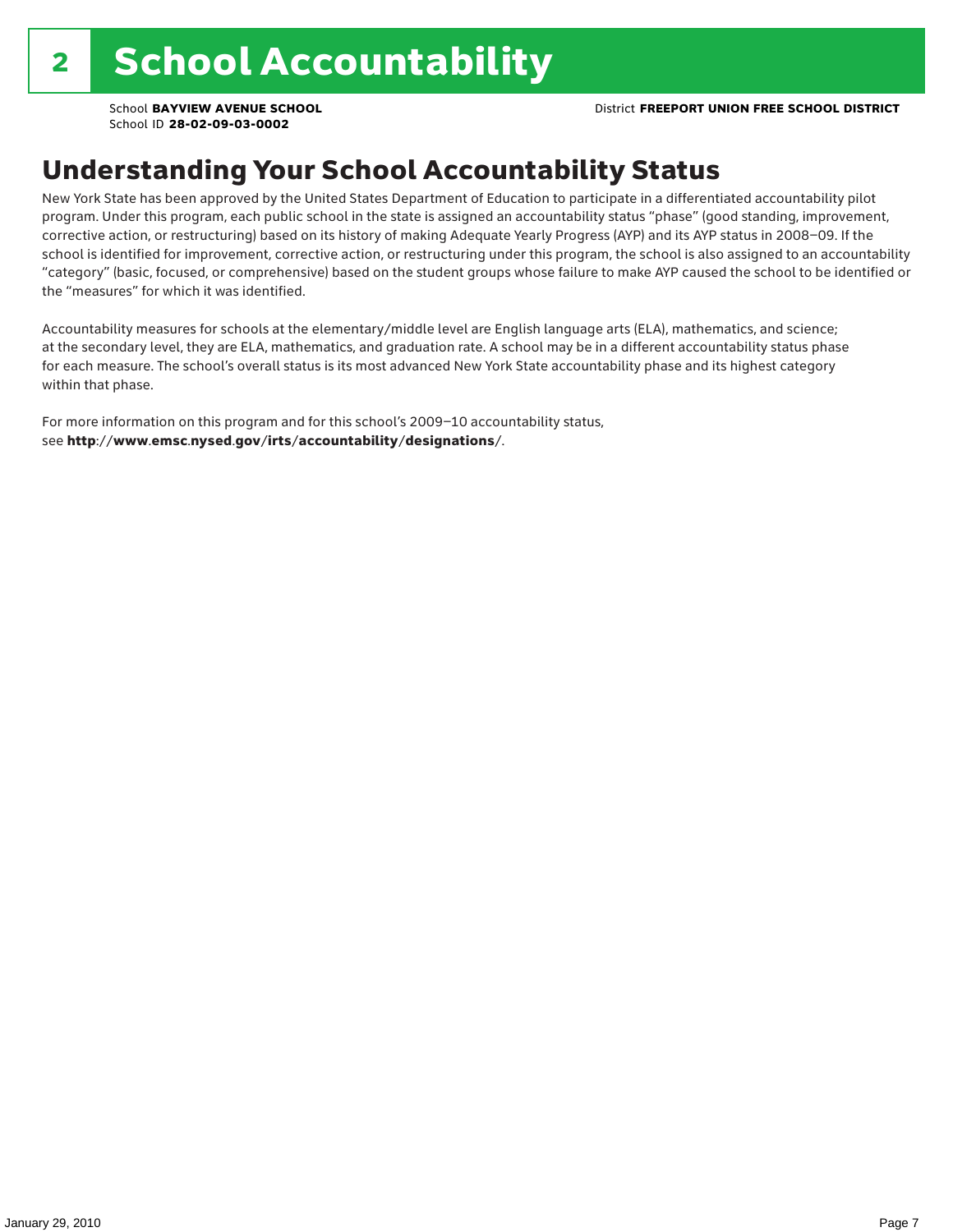# 2 School Accountability

School ID **28-02-09-03-0002**

### Summary

| <b>Overall Accountability</b> |                                                                  |
|-------------------------------|------------------------------------------------------------------|
| Status $(2009 - 10)$          | For this school's 2009-10 accountability status,                 |
|                               | see http://www.emsc.nysed.gov/irts/accountability/designations/. |

| <b>Title I Part A Funding</b> | <b>Years the School Received Title I Part A Funding</b> |             |            |  |  |  |
|-------------------------------|---------------------------------------------------------|-------------|------------|--|--|--|
|                               | 2007-08                                                 | $2008 - 09$ | 2009-10    |  |  |  |
|                               | YES                                                     | <b>YES</b>  | <b>YES</b> |  |  |  |

### On which accountability measures did this school make Adequate Yearly Progress (AYP) and which groups made AYP on each measure?

|                                                     | <b>Elementary/Middle Level</b> |                              |               | <b>Secondary Level</b> |             |                        |  |
|-----------------------------------------------------|--------------------------------|------------------------------|---------------|------------------------|-------------|------------------------|--|
|                                                     | English                        |                              |               | English                |             |                        |  |
| <b>Student Groups</b>                               | Language Arts                  | Mathematics                  | Science       | Language Arts          | Mathematics | <b>Graduation Rate</b> |  |
| <b>All Students</b>                                 | V                              |                              | V             |                        |             |                        |  |
| <b>Ethnicity</b>                                    |                                |                              |               |                        |             |                        |  |
| American Indian or Alaska Native                    |                                |                              |               |                        |             |                        |  |
| <b>Black or African American</b>                    | V                              |                              |               |                        |             |                        |  |
| Hispanic or Latino                                  | V                              | V                            |               |                        |             |                        |  |
| Asian or Native Hawaiian/Other Pacific<br>Islander  |                                |                              |               |                        |             |                        |  |
| White                                               |                                |                              |               |                        |             |                        |  |
| Multiracial                                         |                                |                              |               |                        |             |                        |  |
| <b>Other Groups</b>                                 |                                |                              |               |                        |             |                        |  |
| <b>Students with Disabilities</b>                   | v                              | V                            |               |                        |             |                        |  |
| Limited English Proficient                          |                                |                              |               |                        |             |                        |  |
| Economically Disadvantaged                          | V                              | V                            |               |                        |             |                        |  |
| <b>Student groups making</b><br>AYP in each subject | $\blacktriangleright$ 5 of 5   | $\blacktriangleright$ 6 of 6 | $\vee$ 1 of 1 |                        |             |                        |  |

#### AYP Status

Made AYP

✔SH Made AYP Using Safe Harbor Target

✘ Did Not Make AYP

— Insufficient Number of Students to Determine AYP Status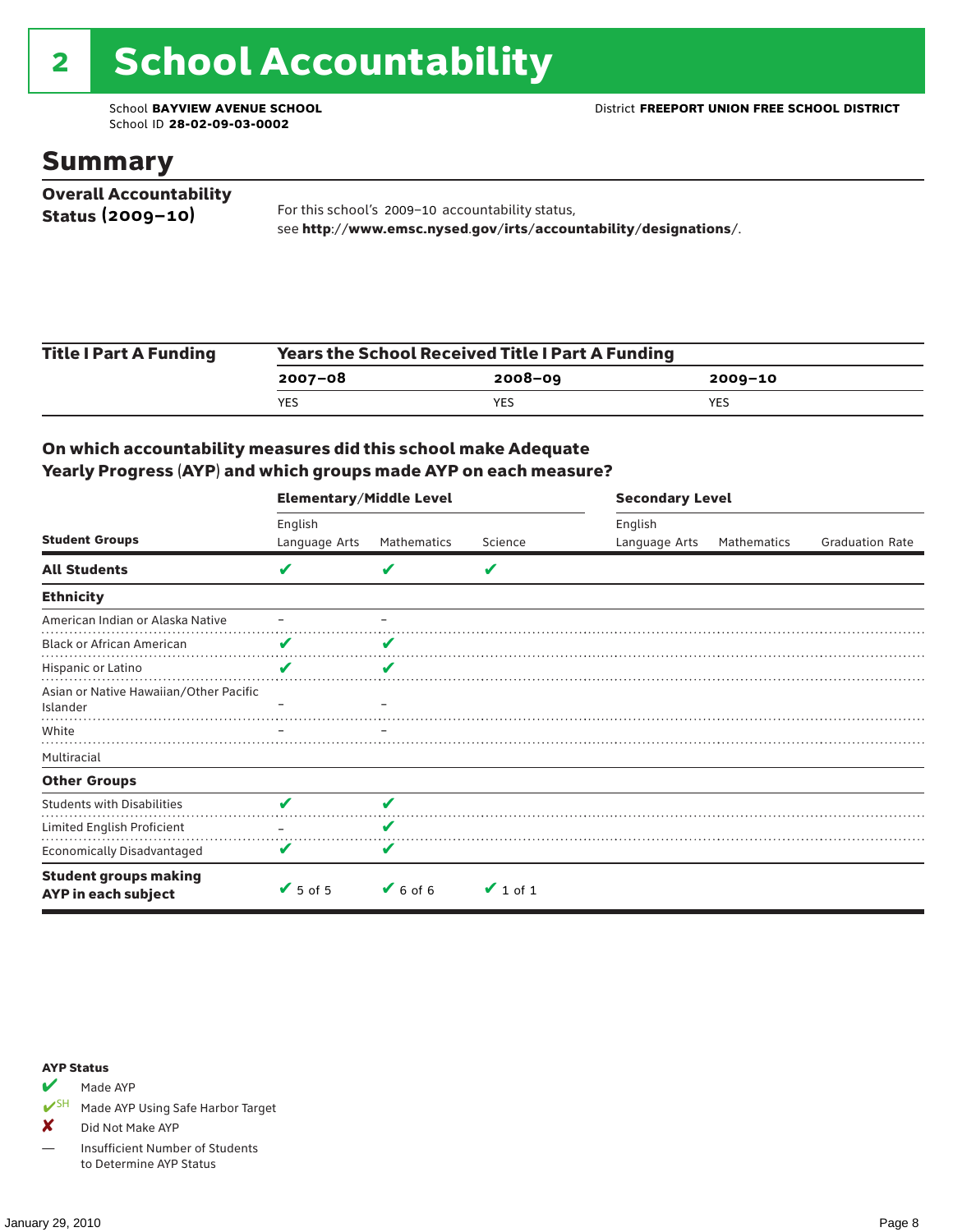# **Elementary/Middle-Level English Language Arts**

|                                   |        | Made AYP                                                         |  |  |  |  |
|-----------------------------------|--------|------------------------------------------------------------------|--|--|--|--|
| <b>Accountability Measures</b>    | 5 of 5 | Student groups making AYP in English language arts               |  |  |  |  |
| for This Subject<br>$(2009 - 10)$ |        | see http://www.emsc.nysed.gov/irts/accountability/designations/. |  |  |  |  |
| <b>Accountability Status</b>      |        | For this school's 2009-10 accountability status,                 |  |  |  |  |

### How did students in each accountability group perform on **elementary/middle-level English language arts accountability measures?**

| <b>AYP</b>      |               |            |                                             |             |                                        | <b>Performance Objectives</b> |         |
|-----------------|---------------|------------|---------------------------------------------|-------------|----------------------------------------|-------------------------------|---------|
|                 | Met           | Percentage | Met                                         | Performance | Effective                              | Safe Harbor Target            |         |
|                 |               |            |                                             |             |                                        |                               | 2009-10 |
| V               | V             | 100%       | V                                           | 183         | 137                                    |                               |         |
|                 |               |            |                                             |             |                                        |                               |         |
|                 |               |            |                                             |             |                                        |                               |         |
| ✔               | V             | 100%       | V                                           | 190         | 134                                    |                               |         |
| V               | V             | 100%       | V                                           | 178         | 135                                    |                               |         |
|                 |               |            |                                             |             |                                        |                               |         |
|                 |               |            |                                             |             |                                        |                               |         |
|                 |               |            |                                             |             |                                        |                               |         |
|                 |               |            |                                             |             |                                        |                               |         |
|                 |               |            |                                             |             |                                        |                               |         |
| $\mathbf{v}$    |               |            | V                                           | 172         | 128                                    |                               |         |
|                 |               |            |                                             |             |                                        |                               |         |
|                 |               |            |                                             |             |                                        |                               |         |
| V               | V             | 100%       | V                                           | 180         | 136                                    |                               |         |
| $\sqrt{5}$ of 5 |               |            |                                             |             |                                        |                               |         |
|                 | <b>Status</b> | Criterion  | Participation <sup>2</sup><br><b>Tested</b> | Criterion   | Test Performance <sup>3</sup><br>Index | AMO                           | 2008-09 |

#### **NOTES**

- <sup>1</sup> These data show the count of students enrolled during the test administration period (used for Participation) followed by the count of continuously enrolled tested students (used for Performance). For accountability calculations,
- students who were excused from testing for medical reasons are not included in the enrollment count. <sup>2</sup> Groups with fewer than 40 students enrolled during the test administration period are not required to meet the participation criterion. If the participation rate of a group fell below 95 percent in 2008–09, the enrollment shown is the sum of 2007–08 and 2008–09 enrollments and the percent tested is the weighted average
- of the participation rates over those two years.<br><sup>3</sup> For schools with fewer than 30 continuously enrolled tested students in the All Students group in 2008–09, data for 2007–08 and 2008–09 were combined to determine counts and PIs. For schools with 30 or more continuously enrolled students in the All Students group in 2008–09, student groups with fewer than 30
- continuously enrolled tested students are not required to meet the performance criterion. <sup>4</sup> If the school failed to make AYP solely because of the performance of students with disabilities, met the 95% participation requirement for this group, and would meet or exceed the AMO for this subject if 34 points were added to the PI, then the school is considered to have made AYP for students with disabilities.
- $5$  If the count of LEP students is equal to or greater than 30, former LEP students are also included in the performance calculations.
- ‡ This student group did not make AYP in science; therefore, it did not qualify for Safe Harbor.
- $M$  Made AYP
	- Made AYP Using Safe Harbor Target
- X Did Not Make AYP
- Insufficient Number of Students to Determine AYP Status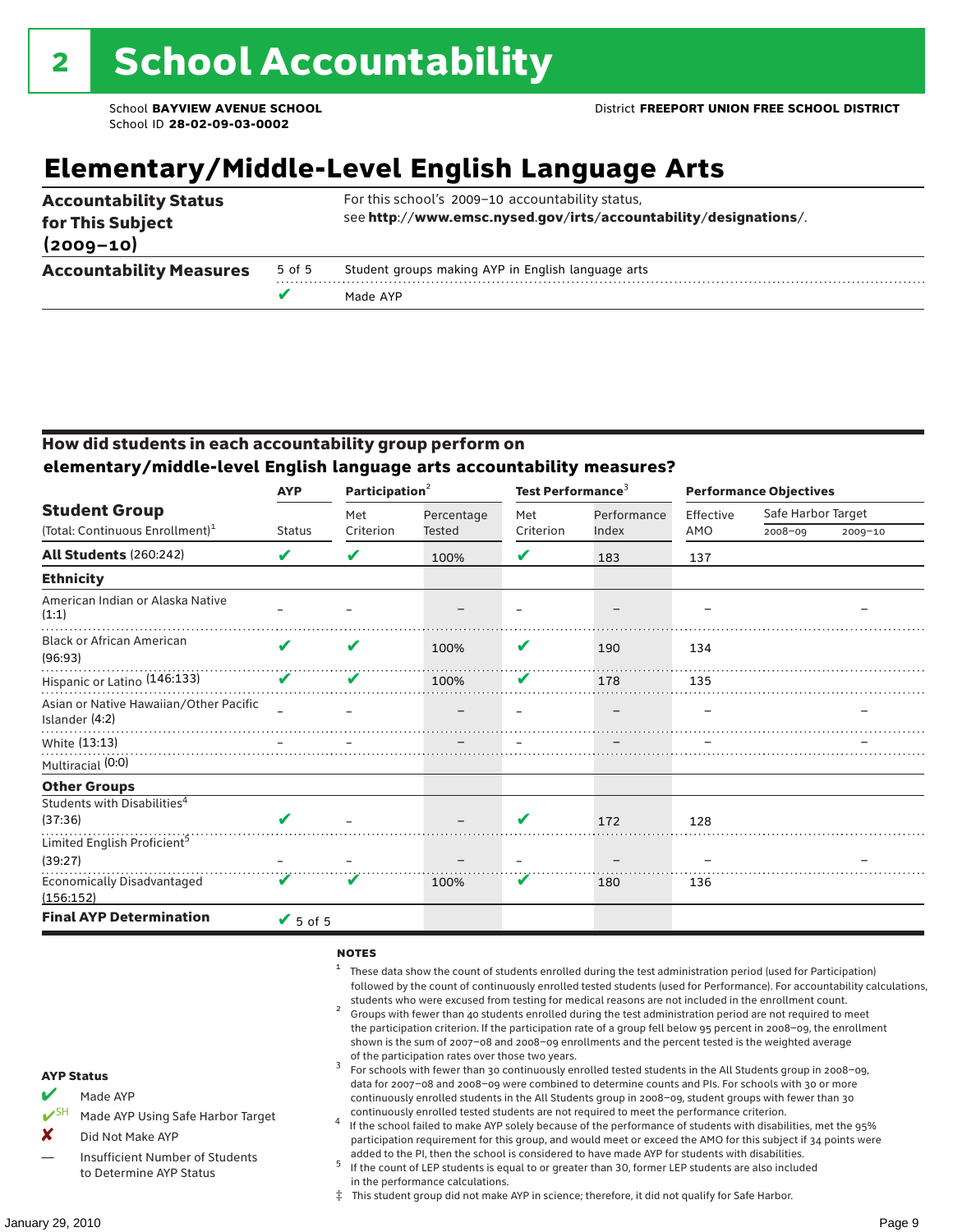# **Elementary/Middle-Level Mathematics**

| <b>Accountability Status</b><br>for This Subject<br>$(2009 - 10)$ |        | For this school's 2009-10 accountability status,<br>see http://www.emsc.nysed.gov/irts/accountability/designations/. |
|-------------------------------------------------------------------|--------|----------------------------------------------------------------------------------------------------------------------|
| <b>Accountability Measures</b>                                    | 6 of 6 | Student groups making AYP in mathematics                                                                             |
|                                                                   |        | Made AYP                                                                                                             |

### How did students in each accountability group perform on **elementary/middle-level mathematics accountability measures?**

|                                                          | <b>AYP</b>    | Participation <sup>2</sup> |            | Test Performance <sup>3</sup> |             | <b>Performance Objectives</b> |                    |             |  |
|----------------------------------------------------------|---------------|----------------------------|------------|-------------------------------|-------------|-------------------------------|--------------------|-------------|--|
| <b>Student Group</b>                                     |               | Met                        | Percentage | Met                           | Performance | Effective                     | Safe Harbor Target |             |  |
| (Total: Continuous Enrollment) <sup>1</sup>              | <b>Status</b> | Criterion                  | Tested     | Criterion                     | Index       | AMO                           | $2008 - 09$        | $2009 - 10$ |  |
| <b>All Students (264:245)</b>                            | V             | V                          | 100%       | V                             | 197         | 112                           |                    |             |  |
| <b>Ethnicity</b>                                         |               |                            |            |                               |             |                               |                    |             |  |
| American Indian or Alaska Native<br>(1:1)                |               |                            |            |                               |             |                               |                    |             |  |
| <b>Black or African American</b><br>(99:92)              | V             | V                          | 100%       | V                             | 199         | 109                           |                    |             |  |
| Hispanic or Latino (147:137)                             | V             | V                          | 100%       | V                             | 196         | 110                           |                    |             |  |
| Asian or Native Hawaiian/Other Pacific<br>Islander (4:2) |               |                            |            |                               |             |                               |                    |             |  |
| White (13:13)                                            |               |                            |            |                               |             |                               |                    |             |  |
| Multiracial (0:0)                                        |               |                            |            |                               |             |                               |                    |             |  |
| <b>Other Groups</b>                                      |               |                            |            |                               |             |                               |                    |             |  |
| Students with Disabilities <sup>4</sup><br>(38:36)       | ✔             |                            |            | V                             | 194         | 103                           |                    |             |  |
| Limited English Proficient <sup>5</sup>                  |               |                            |            |                               |             |                               |                    |             |  |
| (40:72)                                                  | V             | V                          | 100%       | V                             | 193         | 108                           |                    |             |  |
| <b>Economically Disadvantaged</b><br>(155:154)           | V             | V                          | 100%       | V                             | 195         | 111                           |                    |             |  |
| <b>Final AYP Determination</b>                           | $V$ 6 of 6    |                            |            |                               |             |                               |                    |             |  |

#### **NOTES**

- <sup>1</sup> These data show the count of students enrolled during the test administration period (used for Participation) followed by the count of continuously enrolled tested students (used for Performance). For accountability calculations,
- students who were excused from testing for medical reasons are not included in the enrollment count.<br><sup>2</sup> Groups with fewer than 40 students enrolled during the test administration period are not required to meet the participation criterion. If the participation rate of a group fell below 95 percent in 2008–09, the enrollment shown is the sum of 2007–08 and 2008–09 enrollments and the percent tested is the weighted average
- of the participation rates over those two years.<br><sup>3</sup> For schools with fewer than 30 continuously enrolled tested students in the All Students group in 2008–09, data for 2007–08 and 2008–09 were combined to determine counts and PIs. For schools with 30 or more continuously enrolled students in the All Students group in 2008–09, student groups with fewer than 30
- continuously enrolled tested students are not required to meet the performance criterion. <sup>4</sup> If the school failed to make AYP solely because of the performance of students with disabilities, met the 95% participation requirement for this group, and would meet or exceed the AMO for this subject if 34 points were added to the PI, then the school is considered to have made AYP for students with disabilities.
- $5$  If the count of LEP students is equal to or greater than 30, former LEP students are also included in the performance calculations.
- ‡ This student group did not make AYP in science; therefore, it did not qualify for Safe Harbor.
- Made AYP
	- Made AYP Using Safe Harbor Target
- X Did Not Make AYP
- Insufficient Number of Students to Determine AYP Status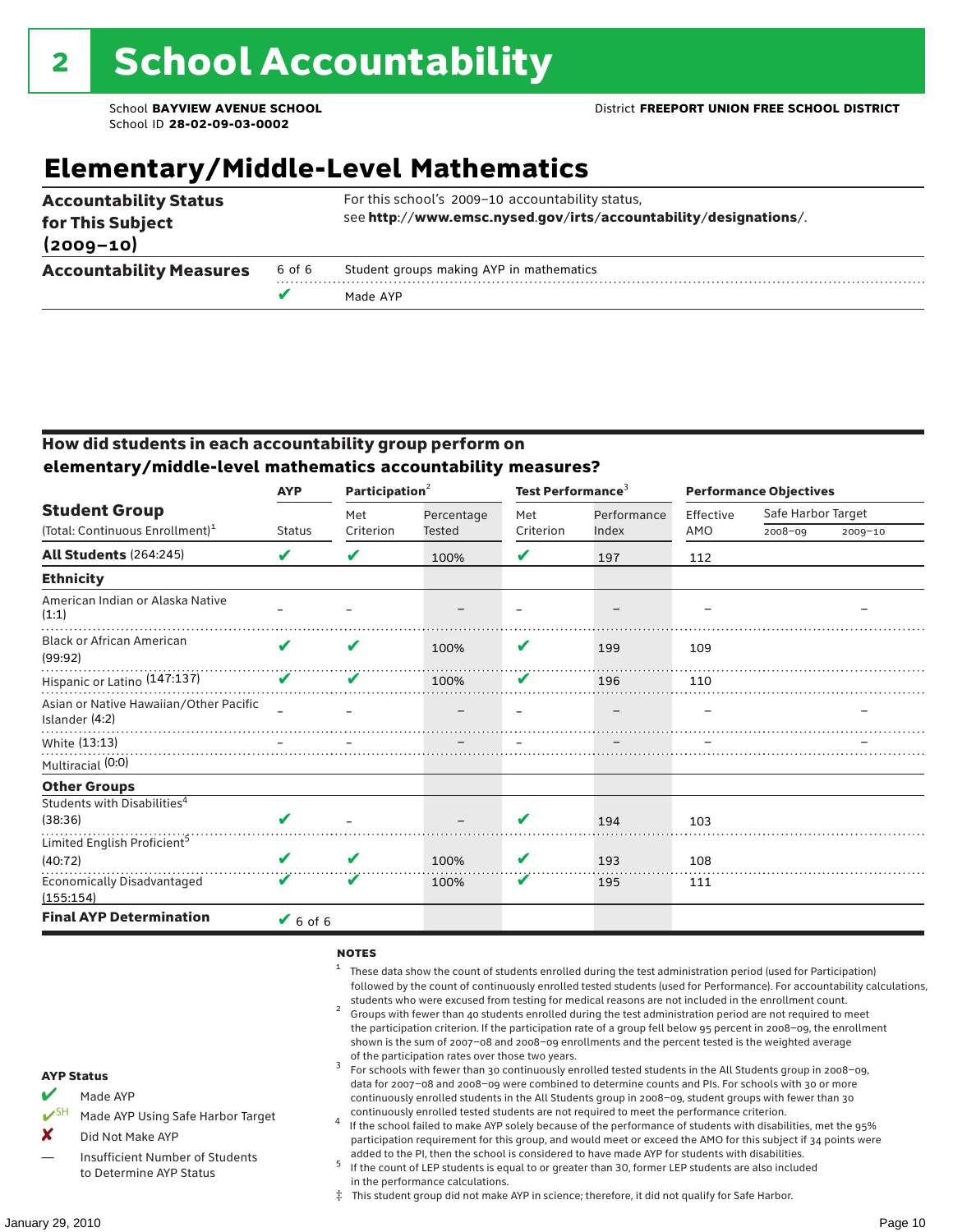### Elementary/Middle-Level Science

|                                |        | Made AYP                                                         |
|--------------------------------|--------|------------------------------------------------------------------|
| <b>Accountability Measures</b> | 1 of 1 | Student groups making AYP in science                             |
| $(2009 - 10)$                  |        |                                                                  |
| for This Subject               |        | see http://www.emsc.nysed.gov/irts/accountability/designations/. |
| <b>Accountability Status</b>   |        | For this school's 2009-10 accountability status,                 |

### How did students in each accountability group perform on elementary/middle-level science accountability measures?

|                                                                                                                                                                                   | <b>AYP</b>    |                                                              | Participation <sup>2</sup>                                                    |                                                            | Test Performance $^3$ |                                                                                                                                                                                                                                                                                                                                                                                                                                                                                                                                                                                                                                                                                                                                                                                                                                                                                                                                                                                                                                                 | <b>Performance Objectives</b> |                 |                 |
|-----------------------------------------------------------------------------------------------------------------------------------------------------------------------------------|---------------|--------------------------------------------------------------|-------------------------------------------------------------------------------|------------------------------------------------------------|-----------------------|-------------------------------------------------------------------------------------------------------------------------------------------------------------------------------------------------------------------------------------------------------------------------------------------------------------------------------------------------------------------------------------------------------------------------------------------------------------------------------------------------------------------------------------------------------------------------------------------------------------------------------------------------------------------------------------------------------------------------------------------------------------------------------------------------------------------------------------------------------------------------------------------------------------------------------------------------------------------------------------------------------------------------------------------------|-------------------------------|-----------------|-----------------|
| <b>Student Group</b>                                                                                                                                                              |               | Safe Harbor                                                  | Met                                                                           | Percentage                                                 | Met                   | Performance                                                                                                                                                                                                                                                                                                                                                                                                                                                                                                                                                                                                                                                                                                                                                                                                                                                                                                                                                                                                                                     | State                         | Progress Target |                 |
| (Total: Continuous Enrollment) <sup>1</sup>                                                                                                                                       | V             | Status Qualification                                         | Criterion<br>V                                                                | Tested                                                     | Criterion<br>V        | Index                                                                                                                                                                                                                                                                                                                                                                                                                                                                                                                                                                                                                                                                                                                                                                                                                                                                                                                                                                                                                                           | Standard                      |                 | 2008-09 2009-10 |
| <b>All Students (135:126)</b>                                                                                                                                                     |               | Oualified                                                    |                                                                               | 100%                                                       |                       | 196                                                                                                                                                                                                                                                                                                                                                                                                                                                                                                                                                                                                                                                                                                                                                                                                                                                                                                                                                                                                                                             | 100                           |                 |                 |
| <b>Ethnicity</b>                                                                                                                                                                  |               |                                                              |                                                                               |                                                            |                       |                                                                                                                                                                                                                                                                                                                                                                                                                                                                                                                                                                                                                                                                                                                                                                                                                                                                                                                                                                                                                                                 |                               |                 |                 |
| American Indian or Alaska Native<br>(0:0)                                                                                                                                         |               |                                                              |                                                                               |                                                            |                       |                                                                                                                                                                                                                                                                                                                                                                                                                                                                                                                                                                                                                                                                                                                                                                                                                                                                                                                                                                                                                                                 |                               |                 |                 |
| <b>Black or African American</b><br>(50:49)                                                                                                                                       |               | Oualified                                                    |                                                                               | 100%                                                       | v                     | 200                                                                                                                                                                                                                                                                                                                                                                                                                                                                                                                                                                                                                                                                                                                                                                                                                                                                                                                                                                                                                                             | 100                           |                 |                 |
| Hispanic or Latino (76:69)                                                                                                                                                        | .             | Oualified                                                    |                                                                               | 100%                                                       | ✔                     | 193                                                                                                                                                                                                                                                                                                                                                                                                                                                                                                                                                                                                                                                                                                                                                                                                                                                                                                                                                                                                                                             | 100                           |                 |                 |
| Asian or Native Hawaiian/Other Pacific<br>Islander (1:0)                                                                                                                          |               |                                                              |                                                                               |                                                            |                       |                                                                                                                                                                                                                                                                                                                                                                                                                                                                                                                                                                                                                                                                                                                                                                                                                                                                                                                                                                                                                                                 |                               |                 |                 |
| White (8:8)                                                                                                                                                                       |               |                                                              |                                                                               |                                                            |                       |                                                                                                                                                                                                                                                                                                                                                                                                                                                                                                                                                                                                                                                                                                                                                                                                                                                                                                                                                                                                                                                 |                               |                 |                 |
| Multiracial (0:0)                                                                                                                                                                 |               |                                                              |                                                                               |                                                            |                       |                                                                                                                                                                                                                                                                                                                                                                                                                                                                                                                                                                                                                                                                                                                                                                                                                                                                                                                                                                                                                                                 |                               |                 |                 |
| <b>Other Groups</b>                                                                                                                                                               |               |                                                              |                                                                               |                                                            |                       |                                                                                                                                                                                                                                                                                                                                                                                                                                                                                                                                                                                                                                                                                                                                                                                                                                                                                                                                                                                                                                                 |                               |                 |                 |
| <b>Students with Disabilities</b><br>(28:26)                                                                                                                                      |               |                                                              |                                                                               |                                                            |                       |                                                                                                                                                                                                                                                                                                                                                                                                                                                                                                                                                                                                                                                                                                                                                                                                                                                                                                                                                                                                                                                 |                               |                 |                 |
| Limited English Proficient <sup>4</sup><br>(17:12)                                                                                                                                |               |                                                              |                                                                               |                                                            |                       |                                                                                                                                                                                                                                                                                                                                                                                                                                                                                                                                                                                                                                                                                                                                                                                                                                                                                                                                                                                                                                                 |                               |                 |                 |
| <b>Economically Disadvantaged</b><br>(86:86)                                                                                                                                      |               | Oualified                                                    | V                                                                             | 100%                                                       | V                     | 195                                                                                                                                                                                                                                                                                                                                                                                                                                                                                                                                                                                                                                                                                                                                                                                                                                                                                                                                                                                                                                             | 100                           |                 |                 |
| <b>Final AYP Determination</b>                                                                                                                                                    | $\vee$ 1 of 1 |                                                              |                                                                               |                                                            |                       |                                                                                                                                                                                                                                                                                                                                                                                                                                                                                                                                                                                                                                                                                                                                                                                                                                                                                                                                                                                                                                                 |                               |                 |                 |
| <b>AYP Status</b><br>V<br>Made AYP<br>$V^{\text{SH}}$<br>Made AYP Using Safe Harbor Target<br>x<br>Did Not Make AYP<br>Insufficient Number of Students<br>to Determine AYP Status |               | <b>NOTES</b><br>$\mathbf{1}$<br>$\overline{\mathbf{c}}$<br>3 | participation rates over those two years.<br>in the performance calculations. | were combined to determine counts and performance indices. |                       | These data show the count of students enrolled during the test administration period (used for Participation)<br>followed by the count of continuously enrolled tested students (used for Performance). For accountability calculations,<br>students who were excused from testing for medical reasons are not included in the enrollment count.<br>Groups with fewer than 40 students enrolled during the test administration period are not required to meet<br>the participation criterion. If the participation rate of a group fell below 80 percent in 2008-09, the enrollment<br>shown is the sum of 2007-08 and 2008-09 enrollments and the percent tested is the weighted average of the<br>Groups with fewer than 30 continuously enrolled tested students are not required to meet the performance criterion.<br>For schools with fewer than 30 continuously enrolled tested students in 2008-09, data for 2007-08 and 2008-09<br>If the count of LEP students is equal to or greater than 30, former LEP students are also included |                               |                 |                 |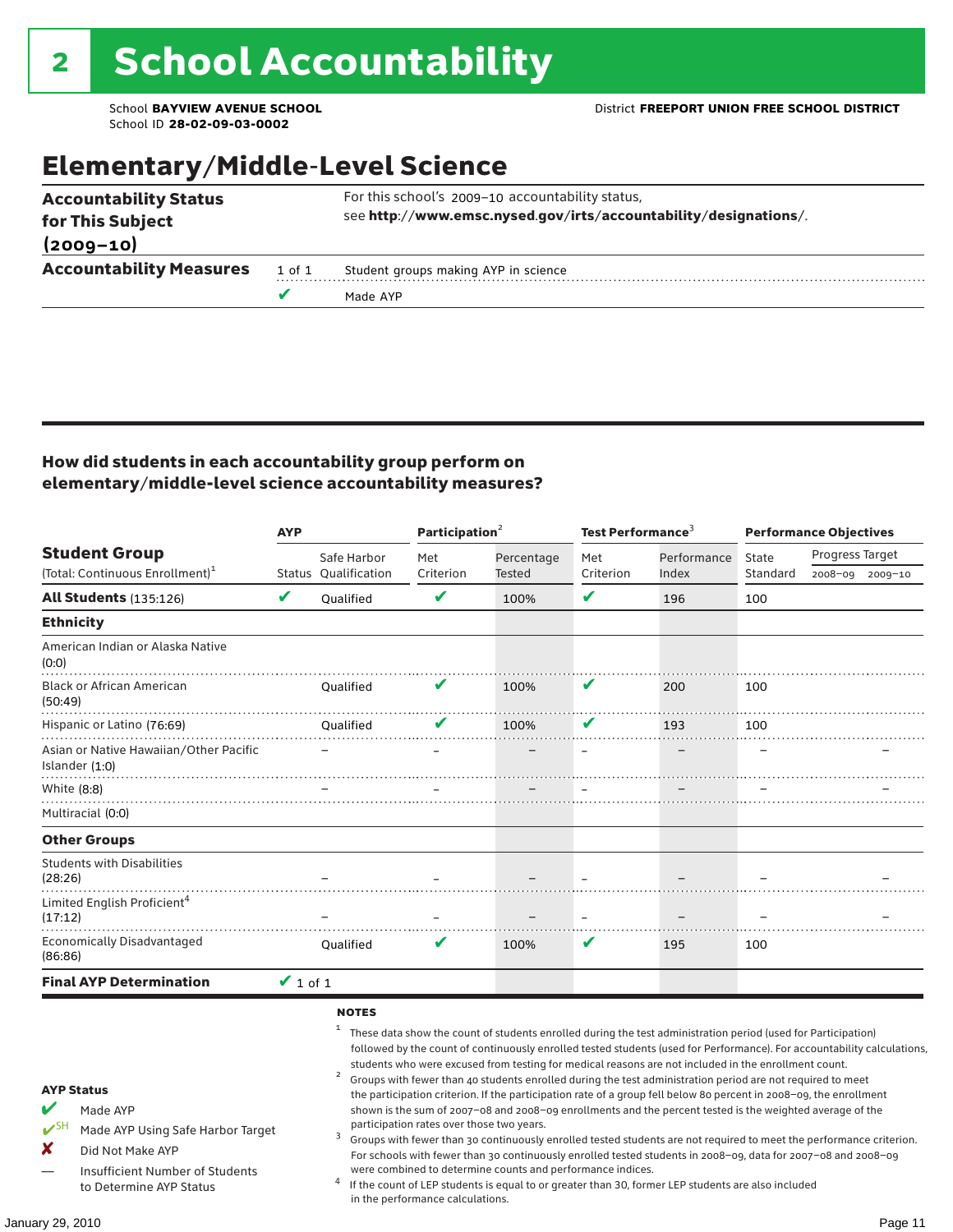### Summary of 2008–09 School Performance

Performance on the State assessments in English language arts, mathematics, and science at the elementary and middle levels is reported in terms of mean scores and the percentage of tested students scoring at or above Level 2, Level 3, and Level 4. Performance on the State assessments in ELA and mathematics at the secondary level is reported in terms of the percentage of students in a cohort scoring at these levels.

|                              |     | Percentage of students that<br>scored at or above Level 3 |      |  |  |  |  |  |  |  |
|------------------------------|-----|-----------------------------------------------------------|------|--|--|--|--|--|--|--|
| <b>English Language Arts</b> | 0%  | 50%                                                       | 100% |  |  |  |  |  |  |  |
| Grade 3                      | 80% |                                                           | 122  |  |  |  |  |  |  |  |
| Grade 4                      | 90% |                                                           | 127  |  |  |  |  |  |  |  |
| <b>Mathematics</b>           |     |                                                           |      |  |  |  |  |  |  |  |
| Grade 3                      | 98% |                                                           | 130  |  |  |  |  |  |  |  |
| Grade 4                      | 95% |                                                           | 134  |  |  |  |  |  |  |  |
| <b>Science</b>               |     |                                                           |      |  |  |  |  |  |  |  |
| Grade 4                      | 96% |                                                           | 135  |  |  |  |  |  |  |  |

#### School **BAYVIEW AVENUE SCHOOL** District **FREEPORT UNION FREE SCHOOL DISTRICT**

### About the Performance Level Descriptors

#### Level 1: Not Meeting Learning Standards.

Student performance does not demonstrate an understanding of the content expected in the subject and grade level.

#### Level 2: Partially Meeting Learning Standards.

Student performance demonstrates a partial understanding of the content expected in the subject and grade level.

#### Level 3: Meeting Learning Standards.

Student performance demonstrates an understanding of the content expected in the subject and grade level.

#### Level 4: Meeting Learning Standards with Distinction.

Student performance demonstrates a thorough understanding of the content expected in the subject and grade level.

### How are Need/Resource Capacity (N/RC) categories determined?

Districts are divided into high, average, and low need categories based on their ability to meet the special needs of their students with local resources. Districts in the high need category are subdivided into four categories based on enrollment size and, in some cases, number of students per square mile. More information about the categories can be found in the *Report to the Governor and the Legislature on the Educational Status of the State's Schools* at www.emsc.nysed.gov/irts.

#### What are Similar Schools?

In this section, this school's performance is compared with that of similar schools.

Within each N/RC category, the Department identifies Similar Schools: schools that serve similar students and have similar resources. Each school report card compares the school's performance with that of similar schools. The following factors are considered in grouping schools: a) the grade level served by the school and b) rates of student poverty and limited English proficiency. Student poverty levels are indicated by determining the percentage of children in each school who participate in the free-lunch program. By combining these factors, a measure of student need is created and used to place schools into relatively low (lowest quartile), relatively high (highest quartile), and typical (mid-range) groups.

### This School's Similar Schools Group: **8**

All schools in this group are elementary level schools in urban or suburban school districts with high student needs in relation to district resources.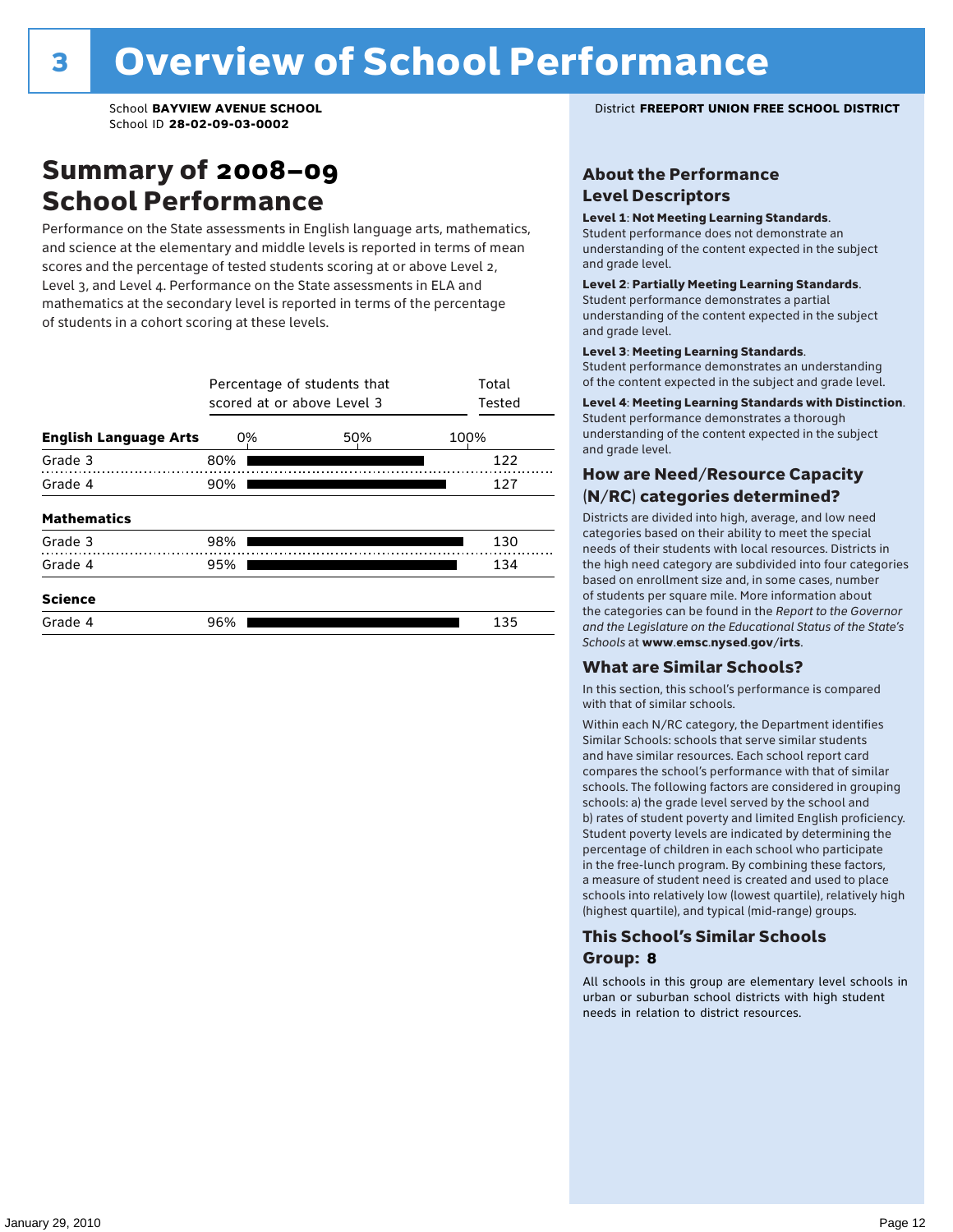# **This School's Results in Grade 3 English Language Arts**

|                                                                                         |        | <b>This School</b>              |               |         |                                 | <b>Similar Schools</b>               |         |                                 |       |  |  |
|-----------------------------------------------------------------------------------------|--------|---------------------------------|---------------|---------|---------------------------------|--------------------------------------|---------|---------------------------------|-------|--|--|
|                                                                                         |        | Percentage scoring at level(s): |               |         |                                 | Percentage scoring at level(s):      |         |                                 |       |  |  |
|                                                                                         |        | $2 - 4$                         | $3 - 4$       |         | 4                               | $2 - 4$<br>$3 - 4$<br>$\overline{4}$ |         |                                 |       |  |  |
| 2009 Mean Score: 676                                                                    | Range: | 616-780                         | 650-780       |         | 720-780                         |                                      |         |                                 |       |  |  |
| 2008 Mean Score: 669<br>2008-09<br>a sa na<br>$2007 - 08$<br>Number of Tested Students: | 100%   | 98% 100%<br>120 128             | 80% 77%<br>98 | 98      | 16%<br>7%<br>19<br>9            | 93% 92%                              | 67% 61% |                                 | 6% 7% |  |  |
|                                                                                         |        | 2008-09 School Year             |               |         |                                 | 2007-08 School Year                  |         |                                 |       |  |  |
| <b>Results by</b>                                                                       |        | Total                           |               |         | Percentage scoring at level(s): | Total                                |         | Percentage scoring at level(s): |       |  |  |
| <b>Student Group</b>                                                                    |        | Tested                          | $2 - 4$       | $3 - 4$ | 4                               | Tested                               | $2 - 4$ | $3 - 4$                         | 4     |  |  |
| <b>All Students</b>                                                                     |        | 122                             | 98%           | 80%     | 16%                             | 128                                  | 100%    | 77%                             | 7%    |  |  |
| Female                                                                                  |        | 61                              | 100%          | 92%     | 20%                             | 57                                   | 100%    | 75%                             | 9%    |  |  |
| Male                                                                                    |        | 61                              | 97%           | 69%     | 11%                             | 71                                   | 100%    | 77%                             | 6%    |  |  |

|                                                    |               |      |     |     |     |      | .   | . , . |
|----------------------------------------------------|---------------|------|-----|-----|-----|------|-----|-------|
| Female                                             | 61            | 100% | 92% | 20% | 57  | 100% | 75% | 9%    |
| Male                                               | 61            | 97%  | 69% | 11% | 71  | 100% | 77% | 6%    |
| American Indian or Alaska Native                   |               |      |     |     |     |      |     |       |
| Black or African American                          | 47            | 100% | 87% | 26% | 49  | 100% | 84% | 6%    |
| Hispanic or Latino                                 | 67            | 97%  | 75% | 7%  | 70  | 100% | 71% | 7%    |
| Asian or Native Hawaiian/Other<br>Pacific Islander | $\mathcal{P}$ |      |     |     |     |      |     |       |
| White                                              | 5             |      |     |     | 9   | 100% | 78% | 11%   |
| Multiracial                                        |               |      |     |     |     |      |     |       |
| Small Group Totals                                 | 8             | 100% | 88% | 25% |     |      |     |       |
| General-Education Students                         | 112           | 99%  | 82% | 16% | 104 | 100% | 82% | 9%    |
| <b>Students with Disabilities</b>                  | 10            | 90%  | 60% | 10% | 24  | 100% | 54% | 0%    |
| English Proficient                                 | 105           | 99%  | 87% | 18% | 115 | 100% | 80% | 7%    |
| Limited English Proficient                         | 17            | 94%  | 41% | 0%  | 13  | 100% | 46% | 8%    |
| Economically Disadvantaged                         | 67            | 97%  | 75% | 9%  | 126 |      |     |       |
| Not Disadvantaged                                  | 55            | 100% | 87% | 24% | 2   |      |     |       |
| Migrant                                            |               |      |     |     |     |      |     |       |
| Not Migrant                                        | 122           | 98%  | 80% | 16% | 128 | 100% | 77% | 7%    |

**NOTES** 

The – symbol indicates that data for a group of students have been suppressed. If a group has fewer than five students,<br>data for that group and the next smallest group(s) are suppressed to protect the privacy of individual

| <b>Other</b>                                                                            | 2008-09 School Year |                             |         |     | 2007-08 School Year |                             |         |     |  |
|-----------------------------------------------------------------------------------------|---------------------|-----------------------------|---------|-----|---------------------|-----------------------------|---------|-----|--|
|                                                                                         | Total<br>Tested     | Number scoring at level(s): |         |     | Total               | Number scoring at level(s): |         |     |  |
| <b>Assessments</b>                                                                      |                     | $2 - 4$                     | $3 - 4$ | 4   | Tested              | $2 - 4$                     | $3 - 4$ | 4   |  |
| New York State Alternate Assessment<br>(NYSAA): Grade 3 Equivalent                      |                     |                             |         |     | 0                   |                             |         |     |  |
| New York State English as a Second<br>Language Achievement Test (NYSESLAT)t:<br>Grade 3 | 6                   | N/A                         | N/A     | N/A | 5                   | N/A                         | N/A     | N/A |  |

† These counts represent recently arrived LEP students who used the NYSESLAT to fulfill the English language arts participation requirement.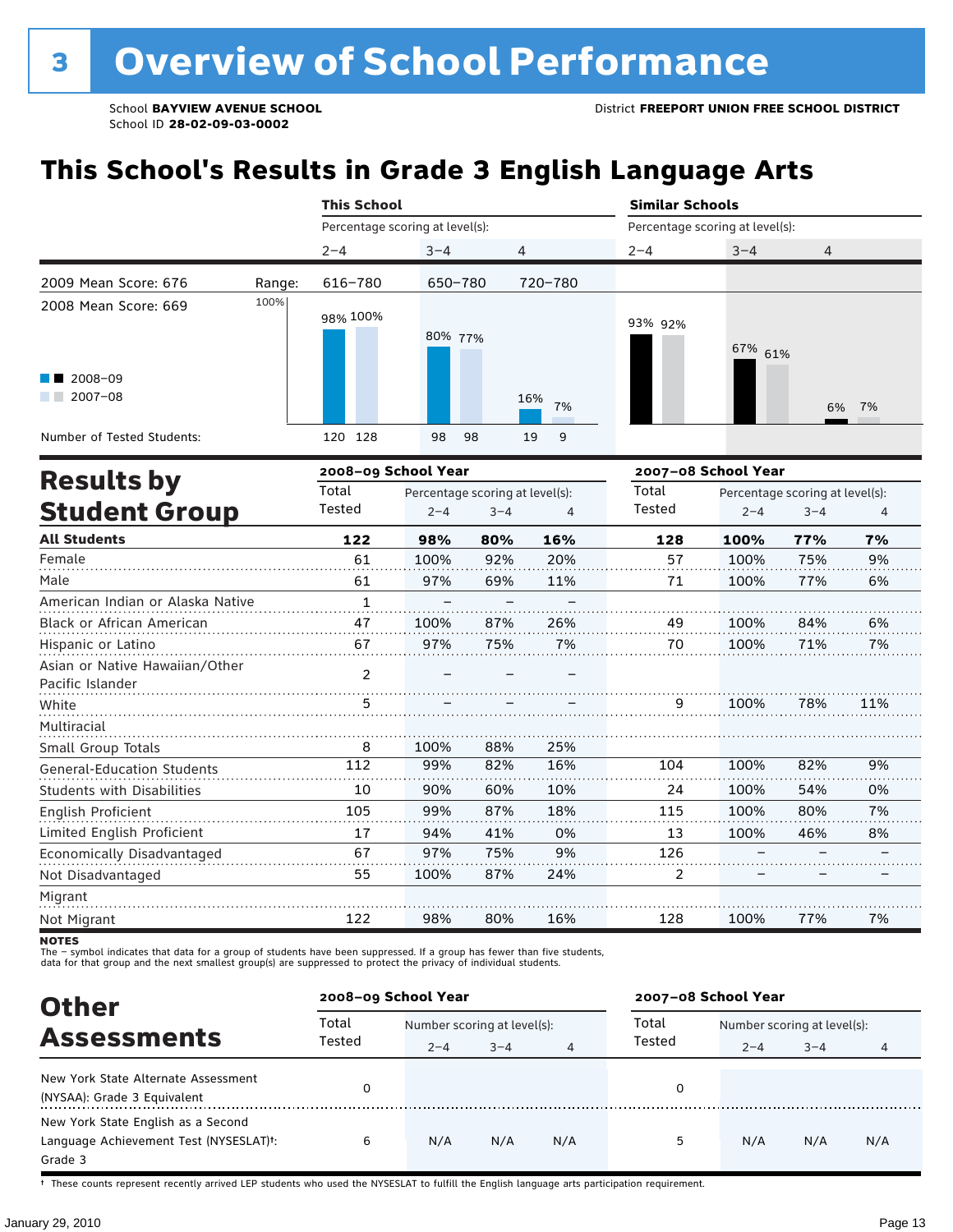# **This School's Results in Grade 3 Mathematics**

|                                  |        | <b>This School</b>              |         |                                 |            | <b>Similar Schools</b> |                     |                                                 |         |  |
|----------------------------------|--------|---------------------------------|---------|---------------------------------|------------|------------------------|---------------------|-------------------------------------------------|---------|--|
|                                  |        | Percentage scoring at level(s): |         |                                 |            |                        |                     | Percentage scoring at level(s):<br>$3 - 4$<br>4 |         |  |
|                                  |        | $2 - 4$                         | $3 - 4$ | 4                               |            | $2 - 4$                |                     |                                                 |         |  |
| 2009 Mean Score: 706             | Range: | 624-770                         | 650-770 |                                 | 703-770    |                        |                     |                                                 |         |  |
| 2008 Mean Score: 690             | 100%   | 100% 99%                        | 98% 97% |                                 |            | 99% 97%                | 90% 86%             |                                                 |         |  |
| 2008-09<br>$2007 - 08$           |        |                                 |         |                                 | 36%<br>24% |                        |                     |                                                 | 19% 16% |  |
| Number of Tested Students:       |        | 130 134                         | 128 131 |                                 | 47<br>33   |                        |                     |                                                 |         |  |
|                                  |        | 2008-09 School Year             |         |                                 |            |                        | 2007-08 School Year |                                                 |         |  |
| <b>Results by</b>                |        | Total                           |         | Percentage scoring at level(s): |            | Total                  |                     | Percentage scoring at level(s):                 |         |  |
| <b>Student Group</b>             |        | Tested                          | $2 - 4$ | $3 - 4$                         | 4          | Tested                 | $2 - 4$             | $3 - 4$                                         | 4       |  |
| <b>All Students</b>              |        | 130                             | 100%    | 98%                             | 36%        | 135                    | 99%                 | 97%                                             | 24%     |  |
| Female                           |        | 63                              | 100%    | 100%                            | 41%        | 62                     | 98%                 | 95%                                             | 8%      |  |
| Male                             |        | 67                              | 100%    | 97%                             | 31%        | 73                     | 100%                | 99%                                             | 38%     |  |
| American Indian or Alaska Native |        | $\mathbf{1}$                    |         |                                 |            |                        |                     |                                                 |         |  |
| Black or African American        |        | 49                              | 100%    | 100%                            | 33%        | 50                     | 100%                | 98%                                             | 22%     |  |
| Hispanic or Latino               |        | 72                              | 100%    | 97%                             | 35%        | 76                     | 99%                 | 97%                                             | 26%     |  |
| Asian or Native Hawaiian/Other   |        | ີ                               |         |                                 |            |                        |                     |                                                 |         |  |

| Asian or Native Hawaiian/Other<br>Pacific Islander |     |      |      |     |     |      |     |     |
|----------------------------------------------------|-----|------|------|-----|-----|------|-----|-----|
| White                                              | 5   |      |      |     | q   | 100% | 89% | 22% |
| Multiracial                                        |     |      |      |     |     |      |     |     |
| Small Group Totals                                 | 9   | 100% | 100% | 67% |     |      |     |     |
| <b>General-Education Students</b>                  | 120 | 100% | 98%  | 39% | 112 | 99%  | 98% | 25% |
| <b>Students with Disabilities</b>                  | 10  | 100% | 100% | 0%  | 23  | 100% | 91% | 22% |
| English Proficient                                 | 107 | 100% | 100% | 40% | 117 | 100% | 98% | 26% |
| Limited English Proficient                         | 23  | 100% | 91%  | 17% | 18  | 94%  | 89% | 17% |
| Economically Disadvantaged                         | 69  | 100% | 97%  | 36% | 132 |      |     |     |
| Not Disadvantaged                                  | 61  | 100% | 100% | 36% |     |      |     |     |
| Migrant                                            |     |      |      |     |     |      |     |     |
| Not Migrant                                        | 130 | 100% | 98%  | 36% | 135 | 99%  | 97% | 24% |

**NOTES** 

The – symbol indicates that data for a group of students have been suppressed. If a group has fewer than five students,<br>data for that group and the next smallest group(s) are suppressed to protect the privacy of individual

| <b>Other</b>                                                       | 2008-09 School Year |                             |         | 2007-08 School Year |                             |         |   |  |
|--------------------------------------------------------------------|---------------------|-----------------------------|---------|---------------------|-----------------------------|---------|---|--|
| <b>Assessments</b>                                                 | Total               | Number scoring at level(s): |         | Total               | Number scoring at level(s): |         |   |  |
|                                                                    | Tested              | $2 - 4$                     | $3 - 4$ | Tested              | $2 - 4$                     | $3 - 4$ | 4 |  |
| New York State Alternate Assessment<br>(NYSAA): Grade 3 Equivalent |                     |                             |         | 0                   |                             |         |   |  |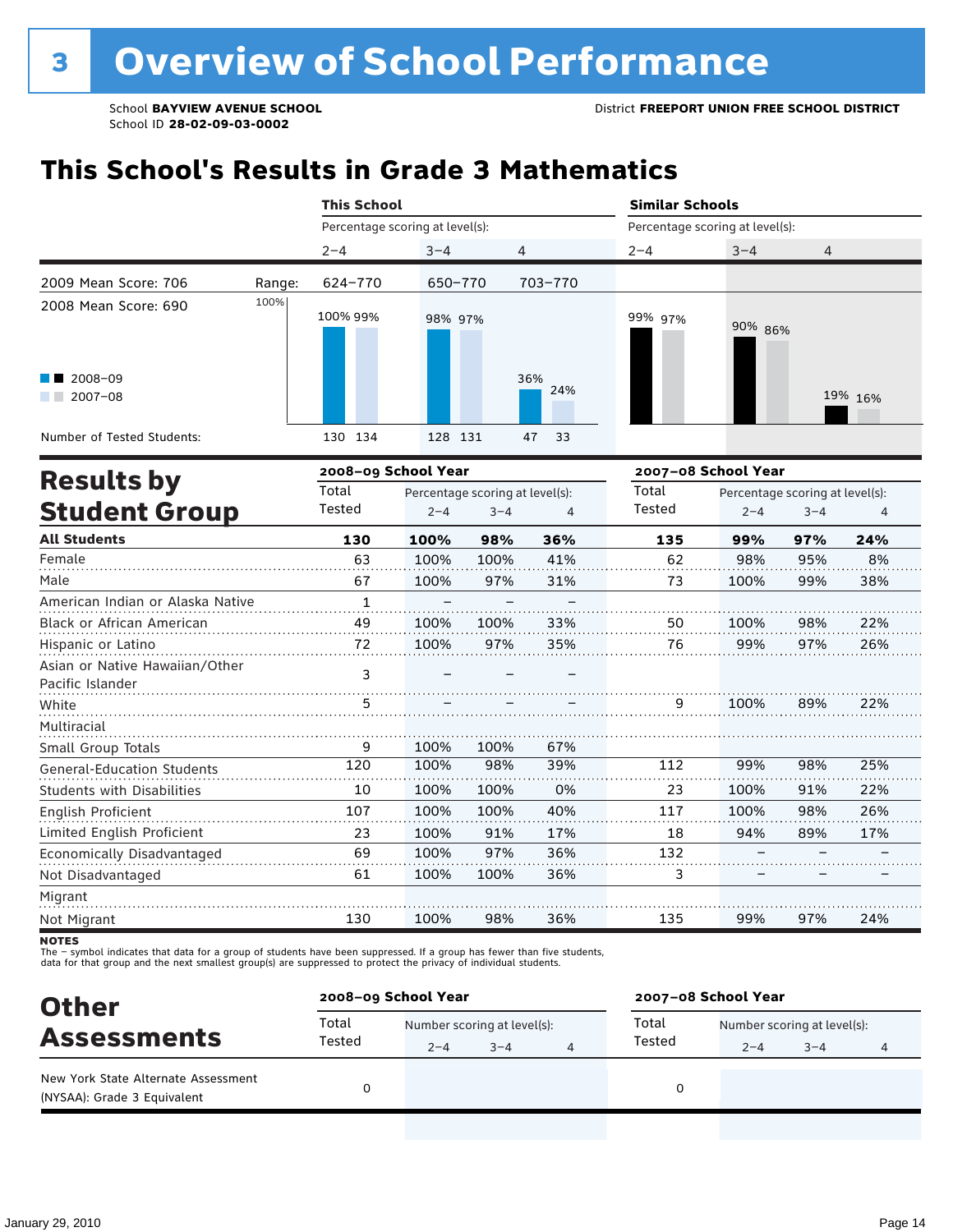# **This School's Results in Grade 4 English Language Arts**

|                                                    |        |         | <b>This School</b> |                                 |                                 |    |         | <b>Similar Schools</b>          |                   |                                 |       |
|----------------------------------------------------|--------|---------|--------------------|---------------------------------|---------------------------------|----|---------|---------------------------------|-------------------|---------------------------------|-------|
|                                                    |        |         |                    | Percentage scoring at level(s): |                                 |    |         | Percentage scoring at level(s): |                   |                                 |       |
|                                                    |        | $2 - 4$ |                    | $3 - 4$                         |                                 | 4  |         | $2 - 4$                         | $3 - 4$           | 4                               |       |
| 2009 Mean Score: 678                               | Range: |         | 612-775            |                                 | $650 - 775$                     |    | 716-775 |                                 |                   |                                 |       |
| 2008 Mean Score: 680                               | 100%   |         | 99% 99%            |                                 | 90% 84%                         |    |         | 95% 89%                         | 71%               | 63%                             |       |
| 2008-09<br>$2007 - 08$                             |        |         |                    |                                 |                                 | 4% | 10%     |                                 |                   |                                 | 4% 4% |
| Number of Tested Students:                         |        | 126 105 |                    | 114 89                          |                                 | 5  | 11      |                                 |                   |                                 |       |
| <b>Results by</b>                                  |        |         |                    | 2008-09 School Year             |                                 |    |         | 2007-08 School Year             |                   |                                 |       |
|                                                    |        | Total   |                    |                                 | Percentage scoring at level(s): |    |         | Total                           |                   | Percentage scoring at level(s): |       |
| <b>Student Group</b>                               |        | Tested  |                    | $2 - 4$                         | $3 - 4$                         |    | 4       | <b>Tested</b>                   | $2 - 4$           | $3 - 4$                         | 4     |
| <b>All Students</b>                                |        |         | 127                | 99%                             | 90%                             |    | 4%      | 106                             | 99%               | 84%                             | 10%   |
| Female                                             |        |         | 56                 | 98%                             | 95%                             |    | 4%      | 51                              | 100%              | 82%                             | 10%   |
| Male                                               |        |         | 71                 | 100%                            | 86%                             |    | 4%      | 55                              | 98%               | 85%                             | 11%   |
| American Indian or Alaska Native                   |        |         |                    |                                 |                                 |    |         |                                 |                   |                                 |       |
| <b>Black or African American</b>                   |        |         | 49                 | 100%                            | 94%                             |    | 4%      | 43                              | 100%              | 91%                             | 12%   |
| Hispanic or Latino                                 |        |         | 70                 | 99%                             | 87%                             |    | 4%      | 48                              | 98%               | 73%                             | 8%    |
| Asian or Native Hawaiian/Other<br>Pacific Islander |        |         |                    |                                 |                                 |    |         | $\mathbf{1}$                    |                   |                                 |       |
| White                                              |        |         | 8                  | 100%                            | 88%                             |    | 0%      | 14                              |                   |                                 |       |
| Multiracial                                        |        |         |                    |                                 |                                 |    |         |                                 |                   |                                 |       |
| Small Group Totals                                 |        |         |                    |                                 |                                 |    |         | 15                              | 100%              | 100%                            | 13%   |
| <b>General-Education Students</b>                  |        |         | 101                | 99%                             | 92%                             |    | 5%      | 95                              | 100%              | 86%                             | 12%   |
| <b>Students with Disabilities</b>                  |        |         | 26                 | 100%                            | 81%                             |    | 0%      | 11                              | 91%               | 64%                             | 0%    |
| English Proficient                                 |        |         | 116                | 100%                            | 94%                             |    | 4%      | 96                              | 99%               | 89%                             | 11%   |
| Limited English Proficient                         |        |         | 11                 | 91%                             | 45%                             |    | 0%      | 10                              | 100%              | 40%                             | 0%    |
| Economically Disadvantaged                         |        |         | 86                 | 99%                             | 87%                             |    | 2%      | 104                             | $\qquad \qquad -$ |                                 |       |

Migrant Not Migrant 127 99% 90% 4% 106 99% 84% 10%

95%

7%

2

–

–

–

100%

Not Disadvantaged

The – symbol indicates that data for a group of students have been suppressed. If a group has fewer than five students,<br>data for that group and the next smallest group(s) are suppressed to protect the privacy of individual

41

| <b>Other</b>                                                                                         |                 | 2008-09 School Year         |         |     | 2007-08 School Year |                             |         |     |
|------------------------------------------------------------------------------------------------------|-----------------|-----------------------------|---------|-----|---------------------|-----------------------------|---------|-----|
| <b>Assessments</b>                                                                                   | Total<br>Tested | Number scoring at level(s): |         |     | Total               | Number scoring at level(s): |         |     |
|                                                                                                      |                 | $2 - 4$                     | $3 - 4$ | 4   | Tested              | $2 - 4$                     | $3 - 4$ | 4   |
| New York State Alternate Assessment<br>(NYSAA): Grade 4 Equivalent                                   |                 |                             |         |     | 0                   |                             |         |     |
| New York State English as a Second<br>Language Achievement Test (NYSESLAT) <sup>+</sup> :<br>Grade 4 | 5               | N/A                         | N/A     | N/A |                     | N/A                         | N/A     | N/A |

† These counts represent recently arrived LEP students who used the NYSESLAT to fulfill the English language arts participation requirement.

**NOTES**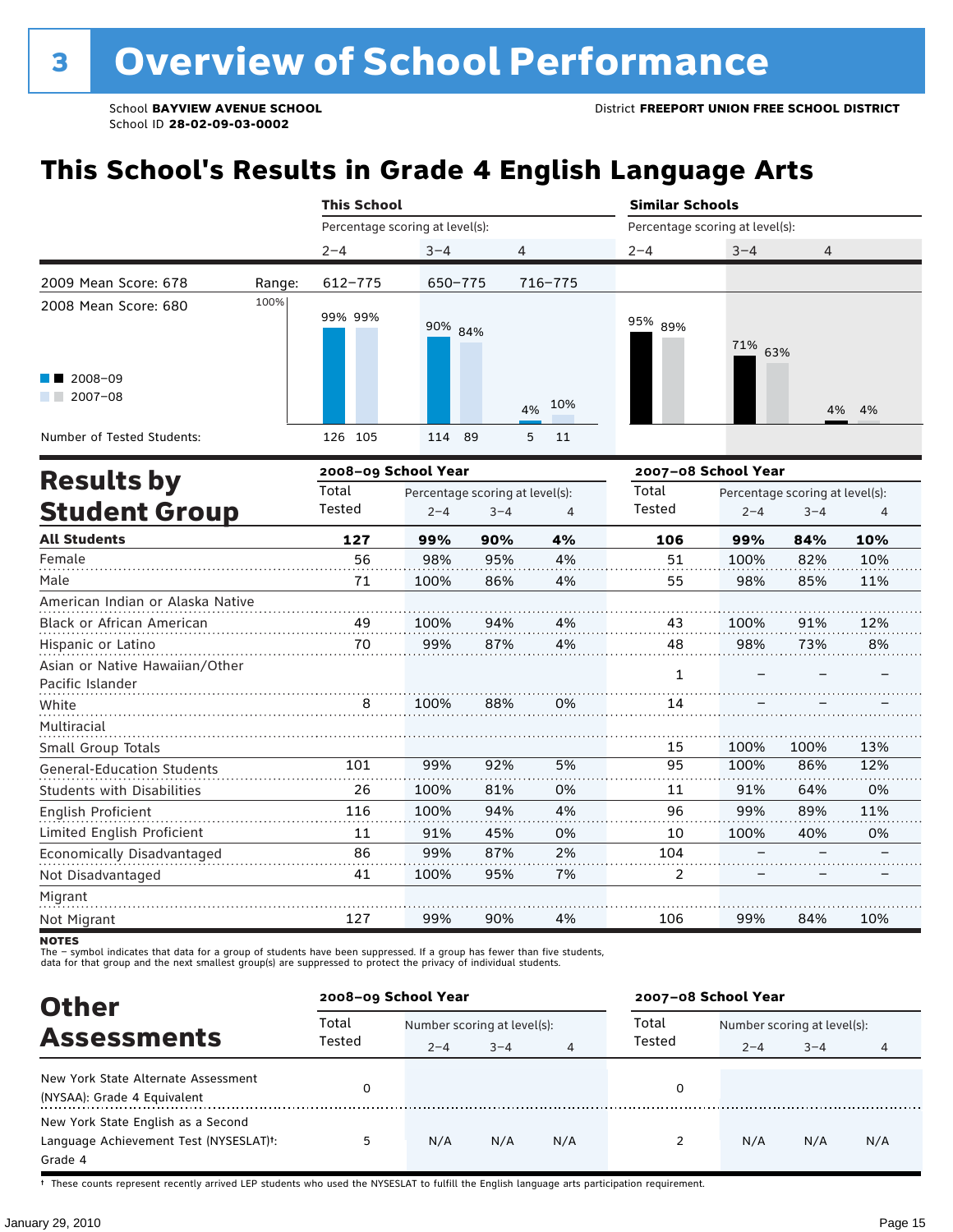# **This School's Results in Grade 4 Mathematics**

|                                                    |        | <b>This School</b>                       |         |         |                | <b>Similar Schools</b>          |                                 |                |         |  |
|----------------------------------------------------|--------|------------------------------------------|---------|---------|----------------|---------------------------------|---------------------------------|----------------|---------|--|
|                                                    |        | Percentage scoring at level(s):          |         |         |                | Percentage scoring at level(s): |                                 |                |         |  |
|                                                    |        | $2 - 4$                                  | $3 - 4$ |         | 4              | $2 - 4$                         | $3 - 4$                         | $\overline{4}$ |         |  |
| 2009 Mean Score: 699                               | Range: | 622-800                                  | 650-800 |         | 702-800        |                                 |                                 |                |         |  |
| 2008 Mean Score: 696                               | 100%   | 100%100%                                 | 95% 97% |         |                | 95% 93%                         | 81% 76%                         |                |         |  |
| 2008-09<br>$2007 - 08$                             |        |                                          |         |         | 51%<br>43%     |                                 |                                 |                | 23% 18% |  |
| Number of Tested Students:                         |        | 134 110                                  | 127 107 |         | 58<br>56       |                                 |                                 |                |         |  |
|                                                    |        | 2008-09 School Year                      |         |         |                |                                 | 2007-08 School Year             |                |         |  |
| <b>Results by</b>                                  |        | Total<br>Percentage scoring at level(s): |         |         |                | Total                           | Percentage scoring at level(s): |                |         |  |
| <b>Student Group</b>                               |        | Tested                                   | $2 - 4$ | $3 - 4$ | $\overline{4}$ | Tested                          | $2 - 4$                         | $3 - 4$        | 4       |  |
| <b>All Students</b>                                |        | 134                                      | 100%    | 95%     | 43%            | 110                             | 100%                            | 97%            | 51%     |  |
| Female                                             |        | 59                                       | 100%    | 92%     | 41%            | 54                              | 100%                            | 96%            | 52%     |  |
| Male                                               |        | 75                                       | 100%    | 97%     | 45%            | 56                              | 100%                            | 98%            | 50%     |  |
| American Indian or Alaska Native                   |        |                                          |         |         |                |                                 |                                 |                |         |  |
| Black or African American                          |        | 50                                       | 100%    | 98%     | 34%            | 44                              | 100%                            | 95%            | 59%     |  |
| Hispanic or Latino                                 |        | 75                                       | 100%    | 92%     | 49%            | 51                              | 100%                            | 98%            | 39%     |  |
| Asian or Native Hawaiian/Other<br>Pacific Islander |        | $\mathbf{1}$                             |         |         |                | $\mathbf{1}$                    |                                 |                |         |  |
| White                                              |        | 8                                        |         |         |                | 14                              |                                 |                |         |  |
| Multiracial                                        |        |                                          |         |         |                |                                 |                                 |                |         |  |
| Small Group Totals                                 |        | 9                                        | 100%    | 100%    | 44%            | 15                              | 100%                            | 100%           | 67%     |  |
| <b>General-Education Students</b>                  |        | 106                                      | 100%    | 95%     | 50%            | 99                              | 100%                            | 98%            | 56%     |  |
| <b>Students with Disabilities</b>                  |        | 28                                       | 100%    | 93%     | 18%            | 11                              | 100%                            | 91%            | 9%      |  |
| English Proficient                                 |        | 117                                      | 100%    | 97%     | 48%            | 98                              | 100%                            | 98%            | 57%     |  |
| Limited English Proficient                         |        | 17                                       | 100%    | 76%     | 12%            | 12                              | 100%                            | 92%            | 0%      |  |
| Economically Disadvantaged                         |        | 86                                       | 100%    | 94%     | 42%            | 107                             |                                 |                |         |  |
| Not Disadvantaged                                  |        | 48                                       | 100%    | 96%     | 46%            | 3                               |                                 |                |         |  |
| Migrant                                            |        |                                          |         |         |                |                                 |                                 |                |         |  |
| Not Migrant                                        |        | 134                                      | 100%    | 95%     | 43%            | 110                             | 100%                            | 97%            | 51%     |  |

**NOTES** 

The – symbol indicates that data for a group of students have been suppressed. If a group has fewer than five students,<br>data for that group and the next smallest group(s) are suppressed to protect the privacy of individual

| <b>Other</b>                                                       | 2008-09 School Year |                             |         |   | 2007-08 School Year |                             |         |   |  |
|--------------------------------------------------------------------|---------------------|-----------------------------|---------|---|---------------------|-----------------------------|---------|---|--|
| <b>Assessments</b>                                                 | Total<br>Tested     | Number scoring at level(s): |         |   | Total               | Number scoring at level(s): |         |   |  |
|                                                                    |                     | $2 - 4$                     | $3 - 4$ | 4 | Tested              | $2 - 4$                     | $3 - 4$ | 4 |  |
| New York State Alternate Assessment<br>(NYSAA): Grade 4 Equivalent |                     |                             |         |   | 0                   |                             |         |   |  |